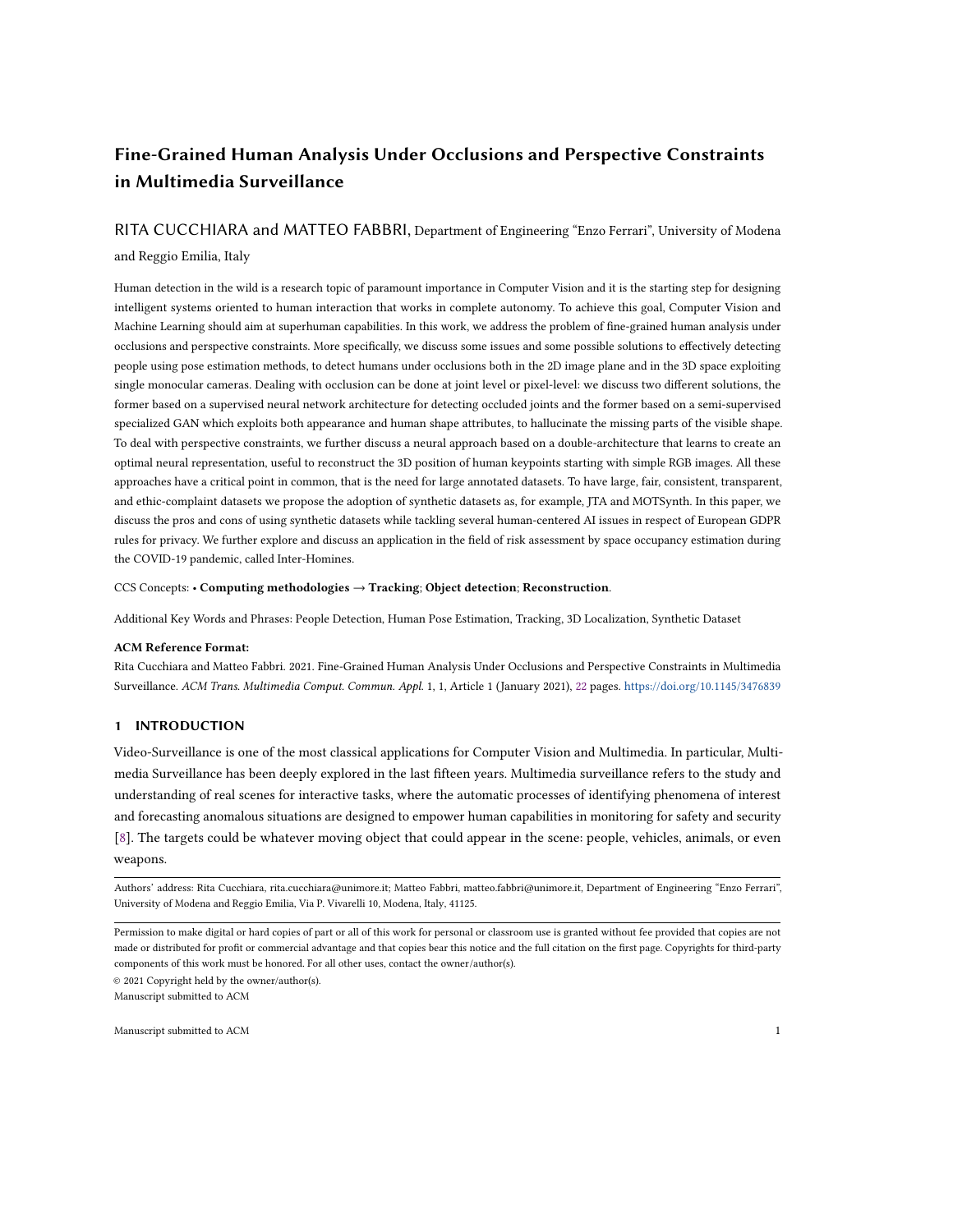<span id="page-1-0"></span>

Fig. 1. Three dimensions for de-occluding fine grained human detections.

Indeed, humans and their anomalous activities are the main focus of recent research in surveillance: human detection, human motion tracking, people re-identification, and human behavior understanding are some of the tasks that contribute to finding solutions in Multimedia Surveillance for human users. Let's consider, for instance, systems that analyze the risk of COVID contagion: those systems should be conceived not only as mere automatic social distancing systems, capable of measuring the mutual distance of people to keep them far enough from each other, but they should be designed to give multimedia information about the risk of contagion in an area by modeling the space occupancy and forecasting risk information for human controllers. To this aim, we need a new generation of surveillance systems capable of seeing better than their human counterpart, despite relying on a much simpler monocular vision.

Video processing surveillance has been scientifically explored for more than 20 years, starting from the famous Pfinder MIT program [\[49\]](#page-21-1), followed by several other projects in the early twenties [\[9,](#page-19-1) [19\]](#page-20-0). Even though many products for automatic surveillance are now installed everywhere, the problem of having a complete human behavior understanding is still far from being solved.

In this paper, we discuss a very specific aspect, namely the ability of deep learning-based architectures to see humans and their fine-grained details with superhuman vision, i.e., with a technology that could be better than humans by design. In particular, this paper proposes some discussion points and shows some possible solutions for the problem of detecting humans in extreme conditions in surveillance contexts: estimating their aspect and their pose under severe occlusions and estimate their 3D position under unknown perspective constraints due to the distance between target and camera. These challenges are difficult and mostly impossible for human sight but are strategic for surveillance and multimedia applications for human behavior understanding.

The people detection problem, which is the starting step for all human-centered surveillance tasks, ideally is not complex per-se, since the human shape presents low variability and a very characteristic boundary aspect. However, "people detection in the wild" is still an open problem as there is not a single solution capable of detecting people from whichever view and for partial or occluded views, as well as to detect their position in the 3D world space, employing a simple monocular camera.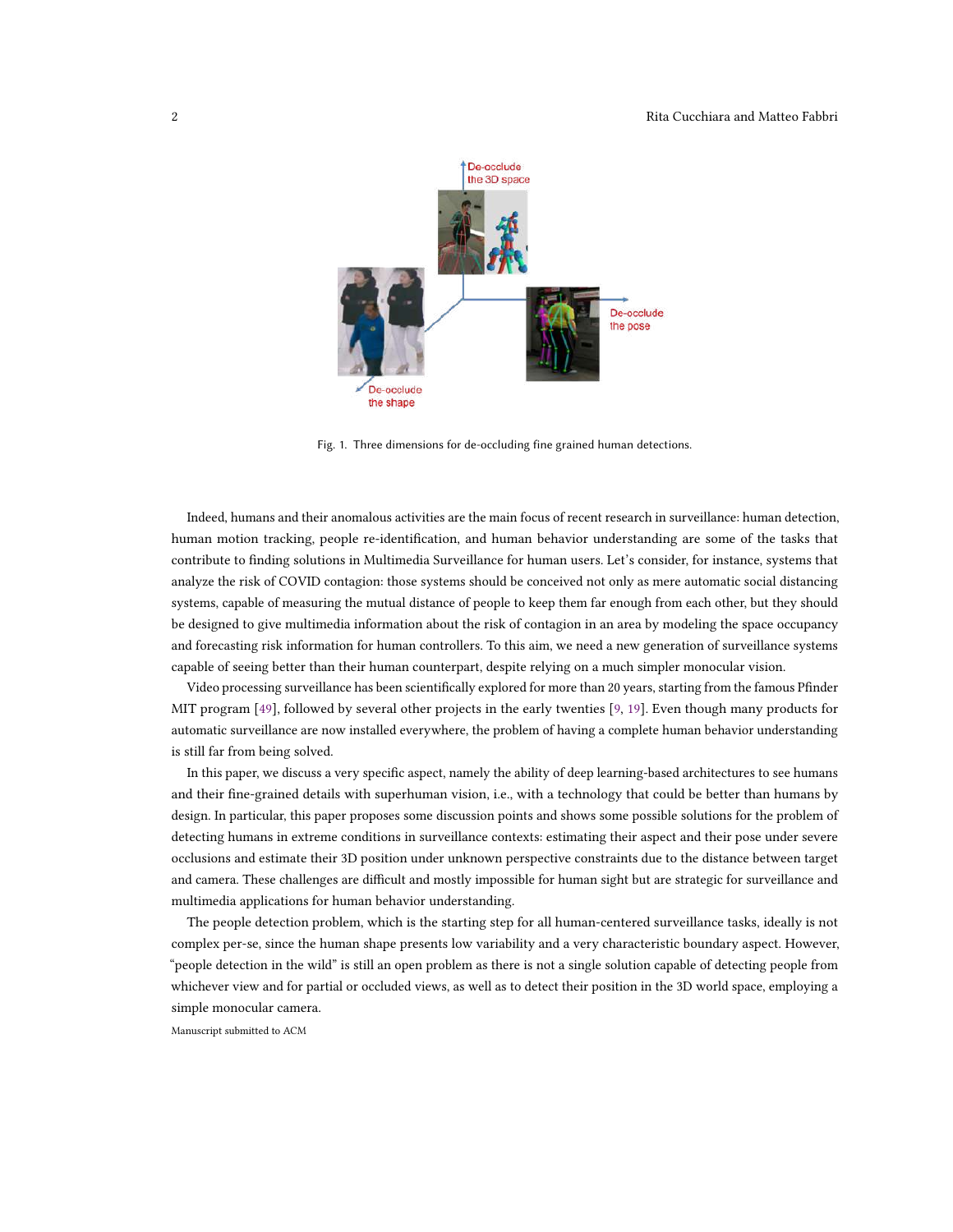For many years the main constraint has been the use of fixed calibrated cameras, to have the required intrinsic and extrinsic camera parameters to reconstruct the geometry of the scene. This constraint has recently been relaxed thanks to supervised learning approaches. In particular, artificial neural networks are now able to produce accurate 3D locations for an undefined number of people by solely relying on an RGB image [\[15,](#page-20-1) [28,](#page-20-2) [30\]](#page-20-3). Those solutions can be easily employed for processing videos from PTZ and moving cameras (also mounted on vehicles or moving robots) as well as for elaborating multimedia data taken from the web.

Recently, people detection approaches inputting image frames and outputting bounding boxes as human descriptors also exploit deep learning architectures. Among them, YOLOv3 [\[32\]](#page-20-4), CenterNet [\[56\]](#page-21-2) and Faster R-CNN [\[33\]](#page-20-5) are the most widely utilized convolutional neural networks. Those approaches have been coupled with other methods based on pose estimation [\[37,](#page-20-6) [50\]](#page-21-3). Technically, pose estimation refers to the capability of localizing the main body joints of a person [\[6,](#page-19-2) [16\]](#page-20-7). Pose estimation approaches are generally adopted for fine-grained people analysis but they often replace regular people detectors as they are usually more robust to occlusions.

This work does not intend to be a review of the methods that target human analysis in surveillance, but instead, it aims at discussing some possibilities of going beyond human vision with artificial systems. How can we design artificial systems capable of having a fine-grained understanding of people that is superior to human capabilities? Here, we do not consider augmented sensors such as high-resolution, high-frame cameras, thermal, depth, stereo, or event cameras, but we rather address the vision-related problems from a single monocular camera.

In order to provide humans with tools that could be useful empowering instruments to enrich their capabilities, we analyze the problem of de-occluding people. Thus, a more specific question could be: how can we achieve a fine-grained understanding of people even under severe visual occlusions or perspective aberrations? The answer can be formulated by looking at a three-dimensional space of search, as in Figure [1,](#page-1-0) where the three dimensions refer to i) how to detect people and their fine-grained poses under severe occlusions, ii) how to reconstruct the person aspect and people shape in presence of missing information, iii) how to reconstruct occluded people position in the 3D space from a monocular camera.

For each of these three lines of research, we present some recent solutions proposed at AImageLab UNIMORE, Italy, with a special focus on critical discussion on results and limitations. In particular, we will describe i) a neural architecture that focuses on finding occluded body joints in order to discriminate and better detect overlapping people in surveillance environments, ii) a semi-supervised approach based on a triple-discriminative Generative Adversarial Network tasked to fill the missing parts of occluded people and iii) a bottom-up approach based on an auto-encoder which learned how to compress people pose representations in the space. All these methods have in common a powerful paradigm: learning by synthetic data in virtual environments, which will be discussed as well.

#### 2 LEARNING HUMANS FROM SIMULATED DATA

Modern Machine Learning has a basic statement i.e., neural networks require a huge amount of training data, and, especially for current supervised or semi-supervised approaches, data is never enough: the more the better. But we could also say that this is not true in general as we also need "good" data with a large variety and uniformly distributed redundancy. Moreover, in order to create correct and transparent AI solutions, datasets should be collected with fairness.

As data concern humans, the first critical issue is the type of collected human data. The data variety should be respectful of all human-related issues regarding privacy, gender balance, and other important values as defined in the "White Paper on Artificial Intelligence" [\[1\]](#page-19-3), depending on the scope of the data collection and data processing. In this paper, we do not address the problem of human identity and neither any other issue that could affect ethics, since the Manuscript submitted to ACM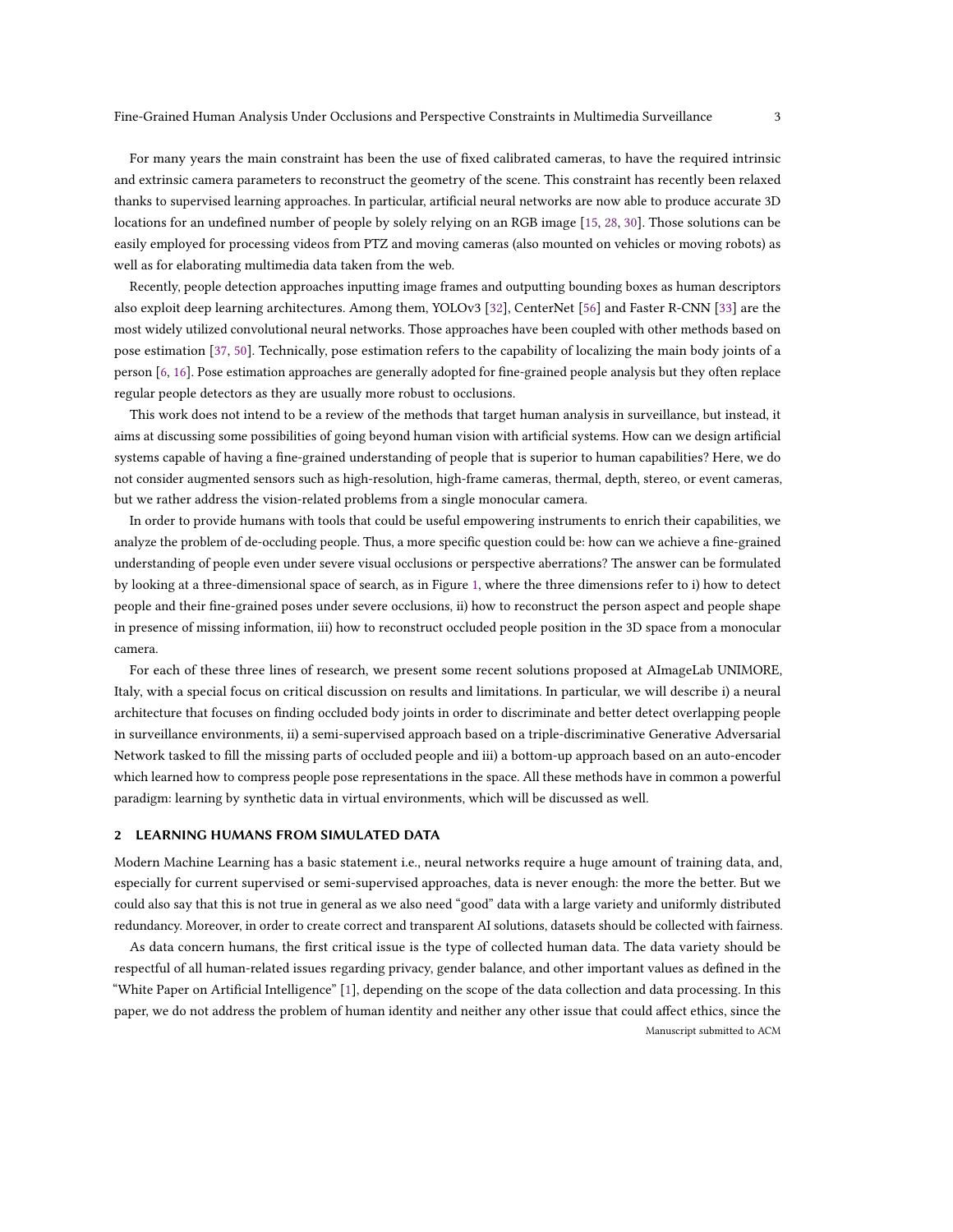<span id="page-3-0"></span>

Fig. 2. Examples from the JTA dataset exhibiting its variety in viewpoints, number of people and scenarios. @Rockstar Games, Inc.

task is to detect people and their position without storing any sensitive information. Although we know that each technique can have a dual-use for unethical purposes, we aim at designing valuable applications for our society, like security systems to recognize anomalous activities (e.g. vandalism and shoplifting); techniques for safety purposes such as monitoring systems for the contagion risk in crowded areas or vision products that assess the safety of workers in machine-robot interaction; systems designed for statistical analysis with the goal of economic sustainability or systems applicable to sport surveillance. For all these applications, a tremendous amount of work is put on annotating a massive quantity of data with information concerning, ad example, the people position in the three-dimensional space, their posture, or their attributes useful for statistical purposes (e.g. gender, age, wearing glasses or carrying a pack).

Another critical issue regards the distribution of diversity in the data collection. The data must be well representative of the elements that we would like to describe: humans in our case. We must ensure that a trained algorithm capable of detecting people is independent of the human race, gender, age, dressing style, and other appearance properties to be accurate and exhaustive. Many datasets have been proposed for people detection, people pose estimation and tracking such as MOT-17 [\[29\]](#page-20-8), MOT-20 [\[11\]](#page-19-4) and PoseTrack [\[2\]](#page-19-5). The data acquisition and annotation of those datasets required an enormous amount of manual effort. Indeed, manual annotation inherits all the drawbacks connected with the limited capabilities of the human senses. Manual annotation can be:

- error-prone due to human errors (e.g., missing annotations);
- imprecise because of human inaccuracy (e.g., bounding boxes can be too tight or too loose for object detection);
- unaffordable due to the annotation cost (e.g., instance segmentation in videos with hundreds of people at 30 fps);
- inconsistent for subjective tasks (e.g., determining the age of a person in attribute recognition);
- unfeasible due to the need for different sensors (e.g., 3D pose estimation in public crowded areas);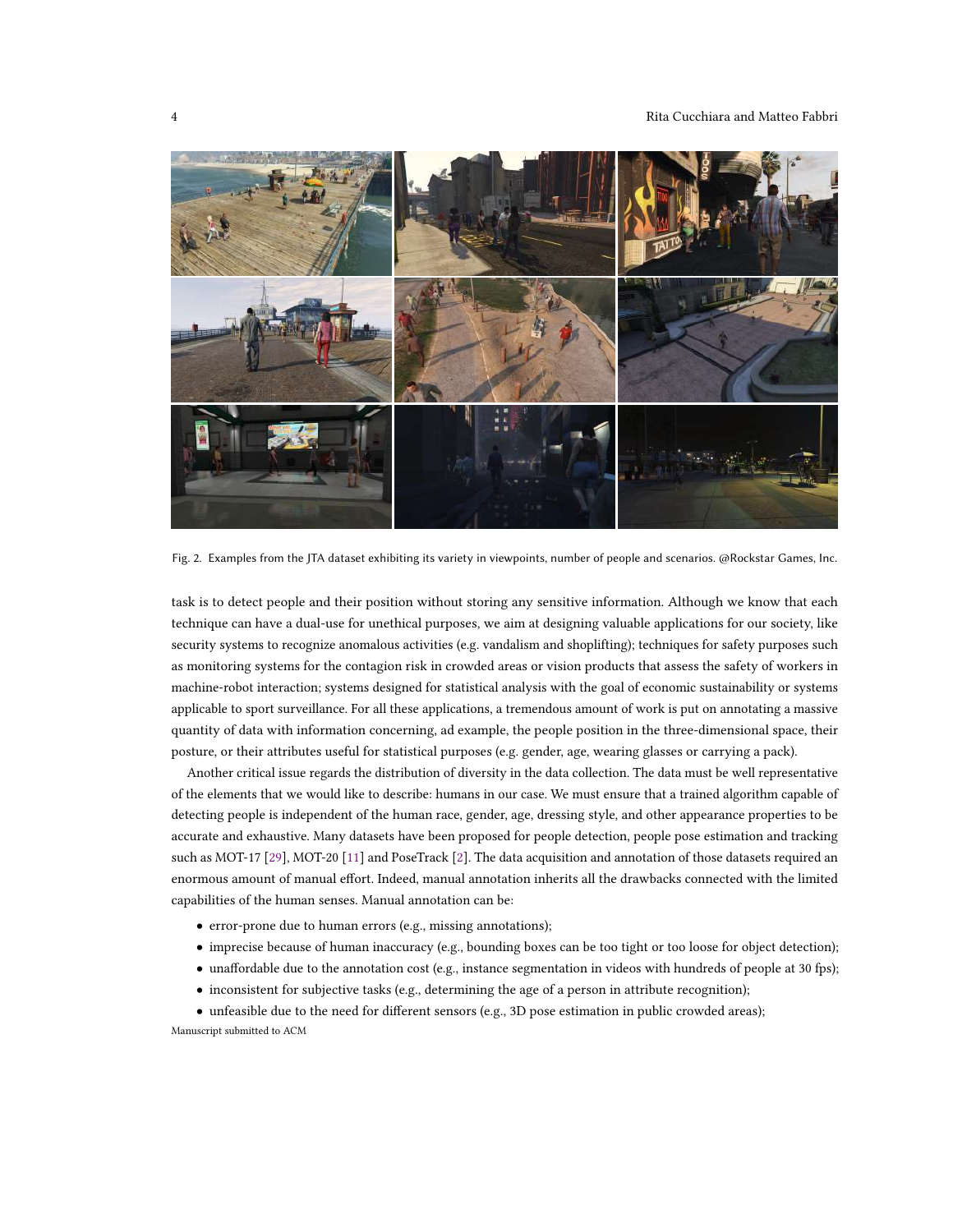• impossible because of missing information (e.g., annotation of occluded body joints for 2D pose estimation).

As more data is constantly required to train ever-growing models, the effort required for collecting such datasets is becoming prohibitive. This burden can either limit the quantity or the quality of data acquired, slowing down the progress in Computer Vision. If we want to reach superhuman capabilities in AI we should put a special effort into collecting "superhuman" datasets, thanks to which AI solutions can learn superhuman abilities. A possible way of providing superhuman datasets while also providing solutions to the aforementioned problems is to employ virtual worlds.

An example of a synthetic dataset for human behavior understanding is the Joint Track Auto (JTA) dataset [\[16\]](#page-20-7) produced at AImageLab - UNIMORE and collected using the highly photorealistic Grand Theft Auto V videogame developed by Rockstar North. JTA has been conceived for making automatic annotation available for the community, in order to speed up the research in many Computer Vision fields. The annotations provided encompass many tasks like people detection, people tracking and multi-person 2D and 3D pose estimation. In Figure [2](#page-3-0) some examples of JTA are presented.

The first version of the JTA dataset contains 512 clips recorded for surveillance purposes. The collected videos feature a vast number of different body poses, in several urban scenarios at varying illumination conditions and viewpoints. The dataset also contains moving sequences where the camera moves through the crowd. It contains almost half a million frames and about 10 million poses with a range of 0 to 60 people per frame. The majority of people walk or stay in a still position but it is sometimes possible to spot people sitting on a bench or running. People's gender and ethnicity are balanced. Every clip provides a precise annotation of visible and occluded body parts, as well as people tracking with 2D and 3D key-point locations in the standard camera system. JTA overcomes most of the limitations of existing datasets in terms of volume of data.

<span id="page-4-0"></span>Data acquisition has been carried out using a tool that allows the integration of native functions of the video game in custom scripts. Those scripts are generally used by players to create game modifications (mods) that alter one or more aspects of the video game, such as how it looks or behaves. For the creation of JTA, we took advantage of the full

|               | Dataset                     | ΑP    | MODA  | FAF  | TP    | FP    | <b>FN</b> | Rec.  | Pr.   |
|---------------|-----------------------------|-------|-------|------|-------|-------|-----------|-------|-------|
|               | COCO <sup>[25]</sup>        | 69.76 | 62.02 | 1.25 | 47824 | 6650  | 18569     | 72.03 | 87.79 |
|               | VIPER $[35]$                | 26.65 | 22.02 | 0.16 | 15447 | 838   | 50910     | 23.28 | 94.85 |
| YOLOv3        | $\text{TIA}$ [16]           | 53.18 | 48.77 | 0.79 | 36578 | 4200  | 29815     | 55.09 | 89.70 |
|               | MOTSynth-256                | 62.99 | 62.31 | 0.58 | 44458 | 3090  | 21935     | 66.96 | 93.50 |
|               | MOTSynth                    | 71.90 | 64.51 | 1.07 | 48500 | 5673  | 17893     | 73.05 | 89.53 |
|               | COCO <sup>[25]</sup>        | 67.01 | 44.38 | 3.37 | 47398 | 17935 | 18995     | 71.39 | 72.55 |
|               | VIPER $[35]$                | 44.58 | 36.92 | 1.24 | 31122 | 6611  | 35271     | 46.88 | 82.48 |
| CenterNet     | $\text{ITA}\left[16\right]$ | 60.15 | 45.38 | 2.32 | 42435 | 12308 | 23958     | 63.91 | 77.52 |
|               | MOTSynth-256                | 61.82 | 50.11 | 2.03 | 44067 | 10795 | 22326     | 66.37 | 80.32 |
|               | MOTSynth                    | 70.49 | 55.25 | 2.11 | 47883 | 11204 | 18510     | 72.12 | 81.04 |
|               | COCO <sup>[25]</sup>        | 76.68 | 53.86 | 3.45 | 54127 | 18364 | 12266     | 81.52 | 74.67 |
|               | VIPER $[35]$                | 60.93 | 42.87 | 2.87 | 43707 | 15241 | 10593     | 65.82 | 74.14 |
| <b>KIND</b> - | $\text{ITA}\left[16\right]$ | 69.69 | 38.38 | 5.12 | 52726 | 27242 | 13667     | 65.93 | 79.41 |
| Ě             | MOTSynth-256                | 78.61 | 58.65 | 3.10 | 55441 | 16504 | 10952     | 83.50 | 77.06 |
|               | MOTSynth                    | 78.98 | 54.96 | 3.51 | 55121 | 18634 | 11272     | 83.02 | 74.74 |

Table 1. Comparison on MOT17 against synthetic and real datasets.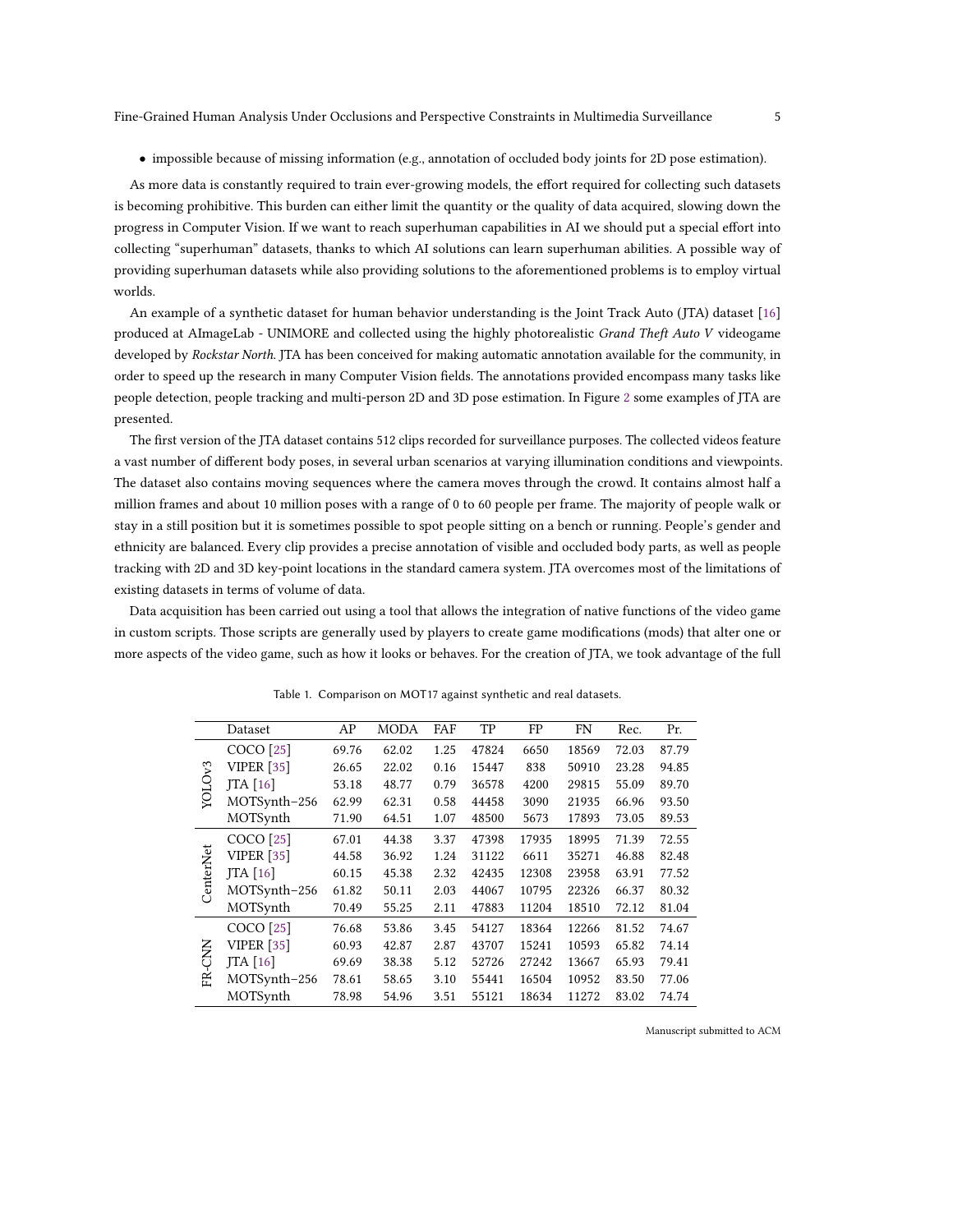<span id="page-5-0"></span>Table 2. Overview of the publicly available datasets for pedestrian detection and tracking. For each dataset, we report the numbers of clips, annotated frames and instances. We also report the presence of 3D data and occlusion information, as well as the availability of labels for pose estimation, instance segmentation, and depth estimation. The next column shows the data type: autonomous driving (AD), diverse (DV) or urban surveillance (US). Last two columns provide information about publication conference or journal and year of publication.

| Dataset                 | $\# Clips$ | #Frames | #Instances | 3D           |              |              |           | Occl. Pose Segm. Depth | Type      | Pubbl.      | Year |
|-------------------------|------------|---------|------------|--------------|--------------|--------------|-----------|------------------------|-----------|-------------|------|
| KITTI $[18]$            | 50         | 22k     | 160k       | ✓            | $\checkmark$ |              |           |                        | AD        | <b>CVPR</b> | 2012 |
| nuSCENES <sup>[5]</sup> | 1,000      | 40k     | 280k       | $\checkmark$ |              |              |           |                        | AD        | <b>CVPR</b> | 2020 |
| BDD100k-MOTS [52]       | 70         | 14k     | 129k       |              | ✓            |              | ✓         |                        | AD        | TDV         | 2018 |
| <b>BDD100k-MOT [52]</b> | 1,600      | 100k    | 3.300k     |              |              |              |           |                        | AD        | TDV         | 2018 |
| Waymo Open [43]         | 1,150      | 230k    | 2.700k     | $\checkmark$ |              |              |           |                        | AD        | <b>CVPR</b> | 2020 |
| PoseTrack [2]           | 1.356      | 46k     | 276k       |              |              | ✓            |           |                        | DV        | <b>CVPR</b> | 2018 |
| MOTS [45]               | 4          | 3k      | 27k        |              |              |              |           |                        | <b>US</b> | <b>CVPR</b> | 2019 |
| MOT-17 [29]             | 14         | 11k     | 293k       |              |              |              |           |                        | <b>US</b> | arXiv       | 2016 |
| MOT-20 [11]             | 8          | 13k     | 1.652k     |              |              |              |           |                        | <b>US</b> | arXiv       | 2020 |
| <b>VIPER</b> [35]       | 187        | 254k    | 2.750k     | $\checkmark$ | $\checkmark$ |              |           |                        | AD        | <b>ICCV</b> | 2017 |
| GTA [23]                | ٠          | 250k    | 3.875k     |              |              |              | $\sqrt{}$ | $\sqrt{}$              | DV        | <b>CVPR</b> | 2018 |
| $JTA$ [16]              | 512        | 460k    | 15.341k    | $\checkmark$ | $\checkmark$ | $\checkmark$ |           |                        | US        | <b>ECCV</b> | 2018 |
| MOTSynth [13]           | 768        | 1,382k  | 40.781k    | $\checkmark$ | $\checkmark$ | ✓            |           |                        | <b>US</b> | <b>ICCV</b> | 2021 |

potential of the videogame by altering the weather, the time of day, the camera position, and the people's appearances and behaviors. Specifically, we utilized two different mods: one for the scenario creation and one for the actual recording. Using a film-making analogy, the first mod represents the pre-production where the screenplay is written and the various locations are chosen while the second mod consists in the actual production stage where raw footage and other elements are recorded. A straightforward advantage of using synthetic datasets is that we can annotate invisible details of humans, that is, for instance, the occluded people joints, thus providing a superhuman visual annotation.

An open question remains: how much synthetic datasets are useful when a network trained on them is employed in real-world scenarios? Some discussions can be found in Fabbri et al. [\[16\]](#page-20-7). The answer is the same as we were discussing the usefulness of real but limited datasets. The generalization capabilities of networks trained on a dataset are constrained by the variety and by the completeness of the dataset itself. In our first paper [\[16\]](#page-20-7), we observed that results are good after a small fine-tuning that copes with domain-shift-related problems. In general, training solely on JTA and testing on real-world scenarios do not yield good performance due to the low diversity of pedestrian appearance and low variability of camera position.

In order to better understand the problems related to the domain shift between synthetic and real data, we recorded a second version of JTA: MOTSynth [\[13\]](#page-19-7). The improved version has three times the number of annotated frames with a higher variety of environments, camera position, and pedestrian models. Moreover, along with 2D and 3D pose annotations, the new dataset also provides ground-truth for instance segmentation, and depth estimation. All the almost 1.4 billion frames are densely annotated at 25 fps. Global IDs are also provided for re-identification purposes. Preliminary results leveraging the newly recorded dataset show superior performances when compared against real-world datasets like COCO [\[25\]](#page-20-9).

To understand how training on MOTSynth compares to large-scale real-world datasets, we perform a series of experiments involving three heterogeneous object detectors: Faster RCNN [\[34\]](#page-20-14) as two-stage detector, YOLOv3 [\[32\]](#page-20-4) and Manuscript submitted to ACM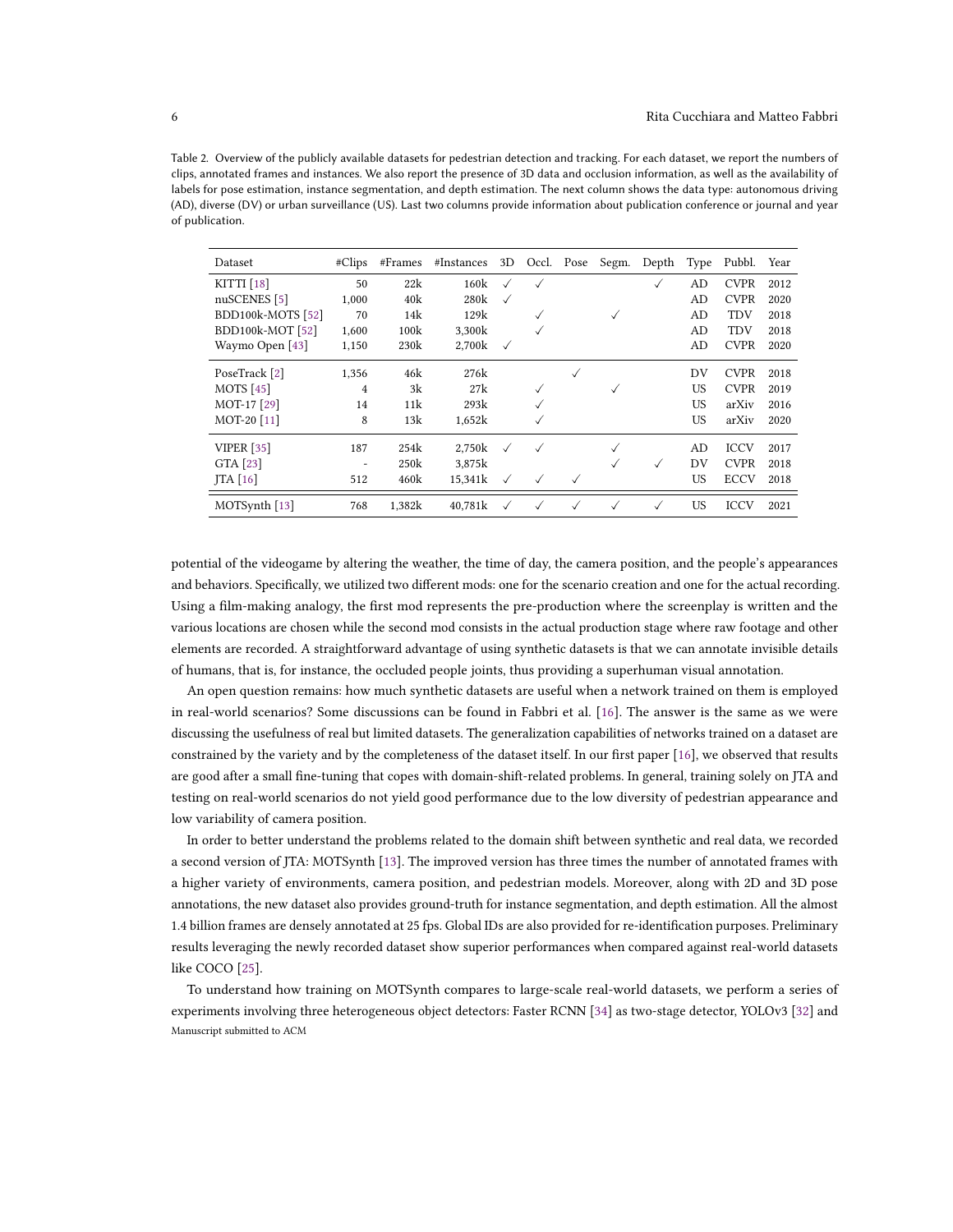<span id="page-6-0"></span>

Fig. 3. Examples from the AiC dataset exhibiting its variety in viewpoints, illuminations and scenarios. @Rockstar Games, Inc.

<span id="page-6-1"></span>Table 3. Overview of the publicly available datasets for Human Attribute Classification. For each dataset we reported the numbers of scenes, the number of samples, as well as the number of annotated visual attributes, the image resolution, publication journal or conference, and year of publication.

| Dataset          |                          |         | # Scenes # Samples # Attributes | Resolution                          | Publication Year |      |
|------------------|--------------------------|---------|---------------------------------|-------------------------------------|------------------|------|
| <b>PETA</b> [12] | $\overline{\phantom{a}}$ | 19,000  | $61(+4)$                        | $17 \times 39$ to $169 \times 365$  | <b>ACMM</b>      | 2014 |
| Market-1501 [55] | $\frac{1}{2}$            | 34.213  | 13                              | $63 \times 128$                     | <b>ICCV</b>      | 2015 |
| RAP $[24]$       | 26                       | 41.585  | $69(+3)$                        | $36 \times 92$ to $344 \times 554$  | arXiv            | 2016 |
| PA-100K [26]     | 598                      | 100,000 | 26                              | $50 \times 100$ to $758 \times 454$ | <b>ICCV</b>      | 2017 |
| AiC $[17]$       | 512                      | 125,000 | 24                              | $35 \times 85$ to $602 \times 1080$ | <b>CVIU</b>      | 2019 |

CenterNet [\[56\]](#page-21-2) as single-stage detectors. For each detector, we compared MOTSynth training against COCO training by testing on MOTChallenge.

As shown in Table [1,](#page-4-0) MOTSynth training clearly outperforms the real COCO dataset and alternative synthetic datasets consistently. What is the advantage of MOTSynth over MOTSynth – is it the diversity or sheer amount of data? To answer this question, we conduct the following experiment. We train each detector using the subset of MOTSynth, MOTSynth–256, containing only 256 sequences, generated from the screenplays used to generate [\[16\]](#page-20-7). The only difference between JTA and MOTSynth–256 is in people appearance variation – high person appearance variety was one of the key goals when generating MOTSynth sequences. As can be seen, with YOLOv3 and Faster R-CNN MOTSynth–256 models, we obtain +9.81AP and +8.92AP over JTA trained models. This shows that the MOTSynth diversity in terms of people appearance is a crucial ingredient for bridging the domain gap.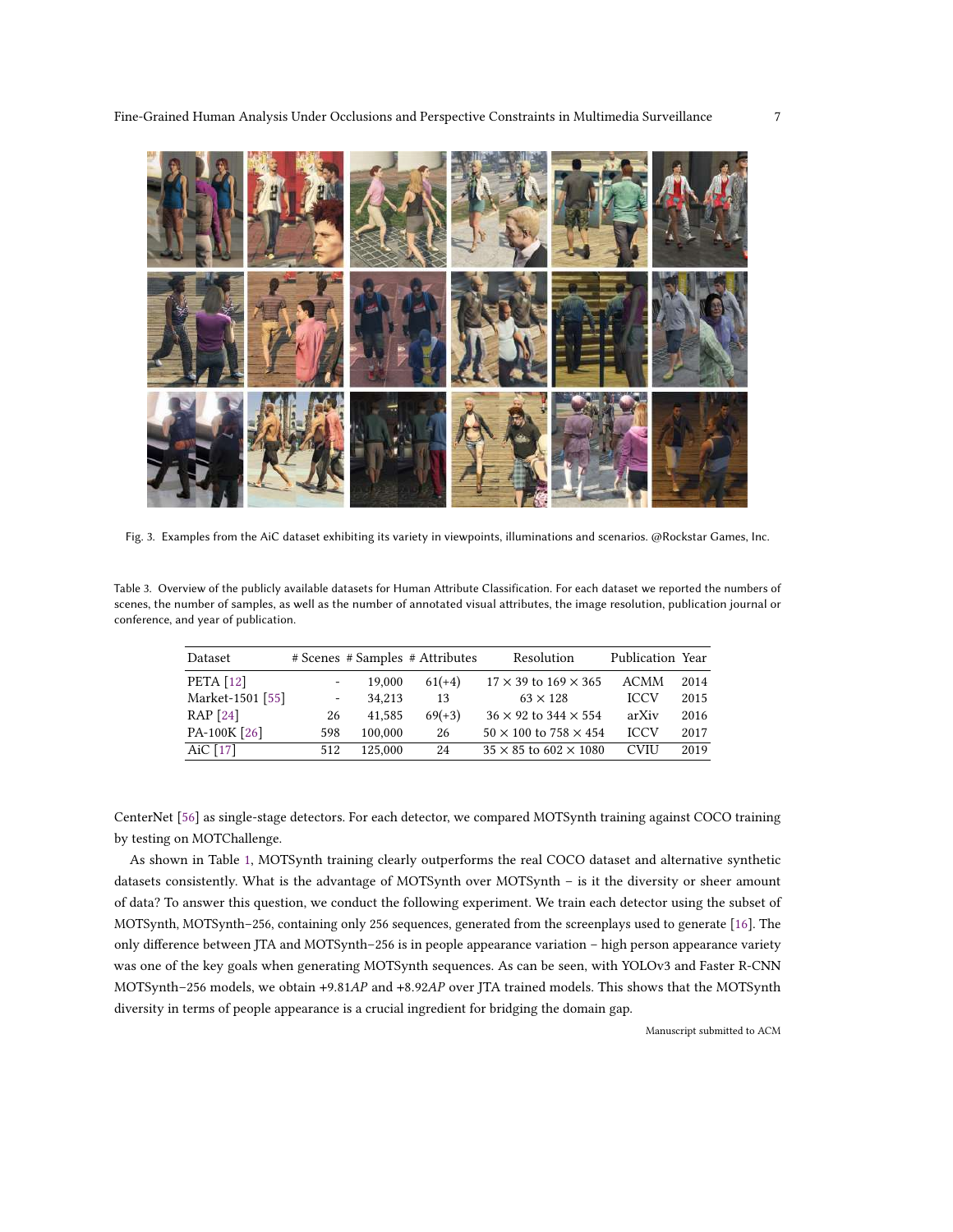<span id="page-7-0"></span>

Fig. 4. Results in a real setting. The Figure is taken from the paper "Learning to Detect and Track Visible and Occluded Body Joints in a Virtual World" [\[16\]](#page-20-7)

Table [2](#page-5-0) shows the most widely used publicly available datasets for people detection and people tracking in videos. Both JTA and MOTSynth, which focus on urban scenarios, are superior in terms of the number of frames and types of annotations. In particular, MOTSynth contains two orders of magnitude more frames than manually annotated datasets like PoseTrack and MOT-17, while having a richer annotation that encompasses 3D keypoint location, occlusion information, instance segmentation, and depth data.

Similar considerations can be done for existing datasets dealing with human attribute classification. Most of the publicly available pedestrian attribute datasets, like RAP [\[24\]](#page-20-15), Market-1501 [\[55\]](#page-21-6), PETA [\[12\]](#page-19-8) and PA-100K [\[26\]](#page-20-16) does not contemplate occlusion events. They only provide samples of fully visible people, completely ignoring crowded situations of pedestrians occluding each other (which is indeed common in urban scenarios). To overcome this limitation, we collected Attributes in Crowd dataset [\[17\]](#page-20-17), a synthetic dataset for people attribute recognition in presence of strong occlusions. AiC features 125,000 samples, all being unique subject, each of which is automatically labeled with information concerning sex, age, etc. Each of the 24 attributes occurs at least in 10% of samples which highlights a good balance in terms of labels. Each image sample has its vanilla version where each obstacle is removed from the image. Thus, for each occluded pedestrian, we know exactly how it really is behind the occlusion (this is indeed not achievable in real environments). Fig. [3](#page-6-0) exhibits some examples of AiC while Table [3](#page-6-1) shows the comparison against other publicly available datasets.

## 3 HUMAN DETECTION BY POSE COPYING WITH OCCLUSIONS

A first dimension for supporting humans with artificial detection systems is to provide missing pose information, that is, the estimation of the position of occluded or self-occluded body joints. The value of such solutions is straightforward: it Manuscript submitted to ACM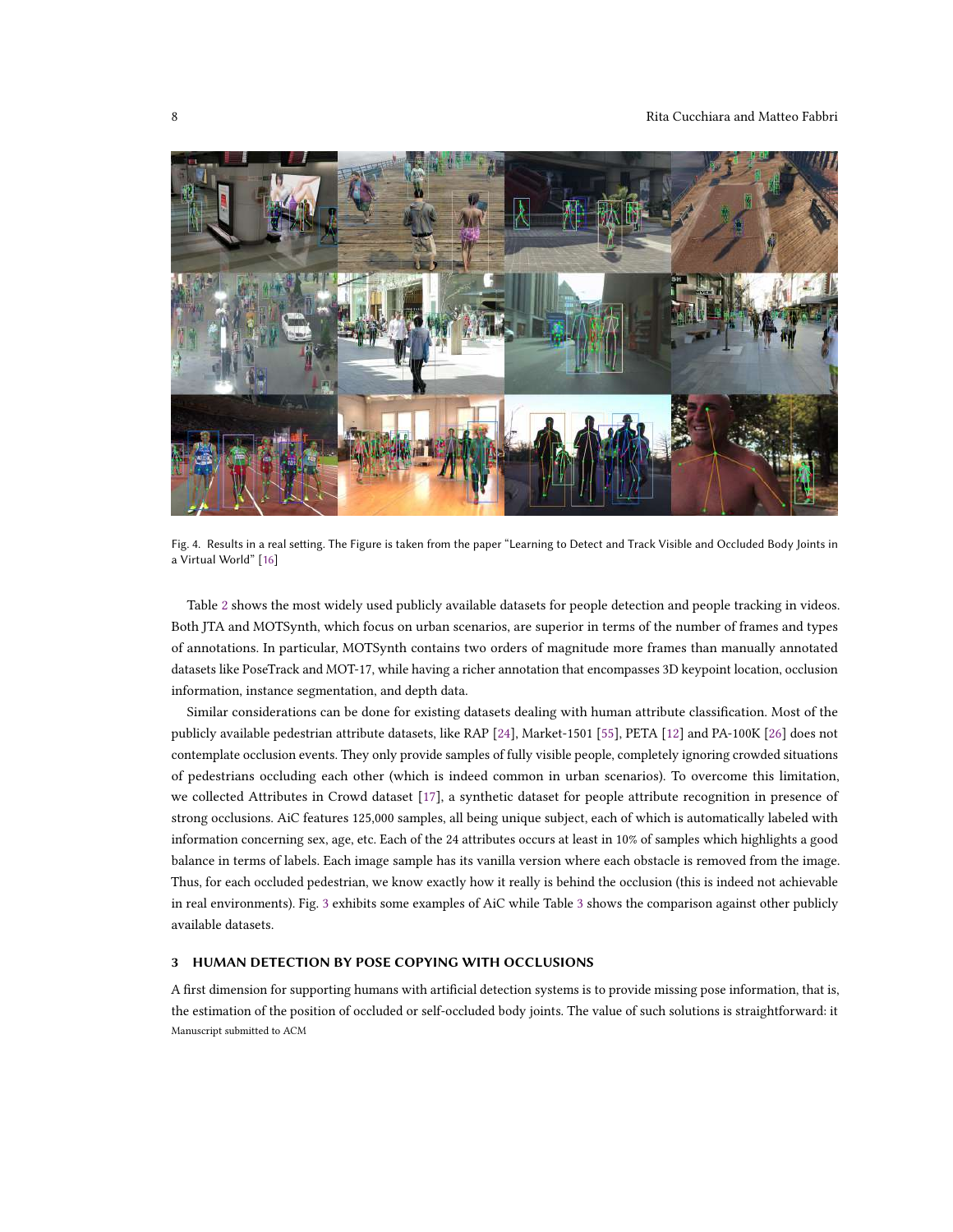<span id="page-8-0"></span>

Fig. 5. The THOPA-Net architecture for occlusion pose detection and tracking. The VGG-19 backbone takes  $N$  frames as input and produces N intermediate representations  $f^0, f^1, ..., f^{N-1}$ . The N representations are fed to the Time Linker to produce a single set of feature maps F' which are subsequently processed by a three-branch multi-stage CNN where each branch focuses on a different aspect of body pose estimation: the first branch predicts the heatmaps  $H$  of the visible parts, the second branch predicts the heatmaps  $O$  of the occluded parts, the third branch predicts the part affinity fields  $P$ , which are vector fields used to link parts together in space, and the fourth branch predicts the temporal affinity fields  $T$  that links parts together in time.

could be useful to avoid false negatives or to have a more precise detection that makes tracking solutions more robust in crowded scenarios where people often occlude each other. As well, in the case of not overlapping people, understanding occluded joints could be useful to estimate the motion, the direction, and the people activity.

A simple but effective method to detect occluded body joints is THOPA-Net (Temporal Heatmaps and Occlusions based body Part Association) [\[16\]](#page-20-7) which improves the architecture in [\[6\]](#page-19-2) by taking into account the occlusion and the motion of every joint in the image.

THOPA-net jointly extracts people's body parts and associates them across short temporal spans. The model explicitly deals with occluded body parts, by hallucinating plausible solutions of not visible joints. The architecture trained on JTA exhibits good generalization capabilities also on public real tracking benchmarks, when image resolution and sharpness are high enough, producing reliable tracklets useful for further batch data association or re-id modules. Indeed, temporal continuity in the detection phase gains more importance when scene cluttering introduces the challenging problems of occluded targets. Figure [4](#page-7-0) shows some qualitative results of the method.

More specifically, the approach exploits both intra-frame and inter-frame information in order to jointly solve the problem of multi-person pose estimation and tracking in videos. For individual frames, it integrates a branch for handling occluded joints in the detection process. Subsequently, a temporal linking network integrates temporal consistency by jointly achieving detection and short-term tracking. The Single Image model takes an RGB frame as input and produces, as output, the pose prediction for every person in the image. Conversely, the complete architecture (Figure [5\)](#page-8-0) takes a clip of N frames as input (e.g.  $N = 8$ ) and outputs the pose prediction for the last frame of the clip and the temporal links with the previous frame.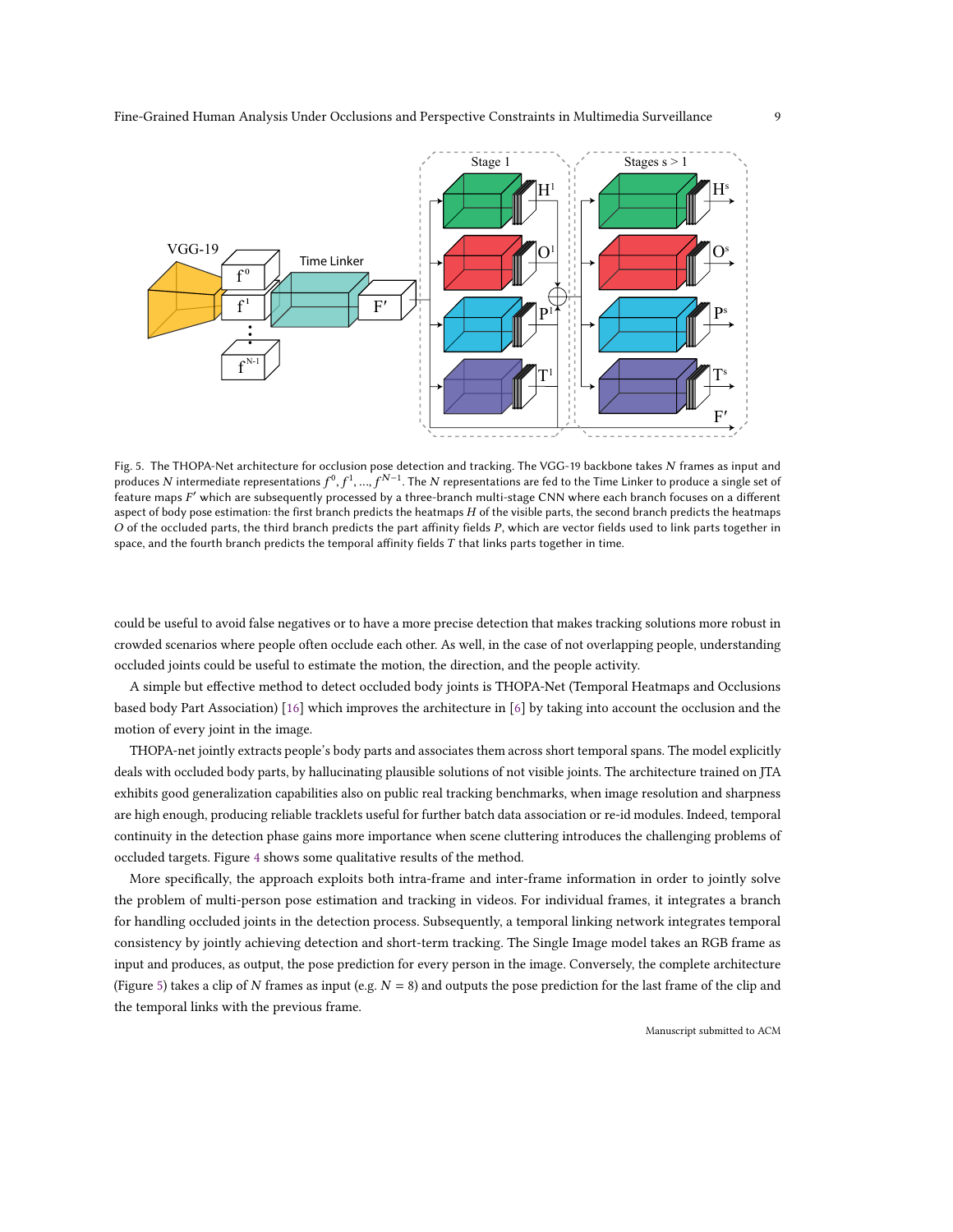<span id="page-9-0"></span>

|                                       | MOTA IDF1 | MT | ML | FP | <b>FN</b>                                    | IDs | FRAG |
|---------------------------------------|-----------|----|----|----|----------------------------------------------|-----|------|
| Solera <i>et al.</i> $[42]$ + our det |           |    |    |    | 57.4 57.3 45.3 21.7 40096 103831 15236 15569 |     |      |
| Solera <i>et al.</i> $[42]$ + DPM det |           |    |    |    | 31.5 27.6 25.3 41.7 80096 170662 10575 19069 |     |      |
| THOPA-net                             | 59.3      |    |    |    | 63.2 48.1 19.4 40096 103662 10214 15211      |     |      |

Table 4. Tracking Results on JTA Dataset

<span id="page-9-1"></span>

Fig. 6. Results on PoseTrack dataset compared with a BBox-Tracking + CPM (trained on MPII) baseline (used also in [\[20\]](#page-20-19); red/green lines are the average of performances on the selected sequences to avoid plot clutter)

<span id="page-9-2"></span>

Fig. 7. Samples taken from Posetrack. First row: sequences with low pose variability (sequence numbers 00028, 00003, 00026, and 04891). Second row: sequences with high pose variability (sequence numbers 003223, 007128, 009268, and 009521).

This supervised approach was only possible thanks to synthetic data for two reasons: the first is that virtual data is always complete and precise. In fact, 3D coordinates are always available even when the person is under complete occlusion. The second reason is that, for precise localization, the target's camera distance information should be exploited during training. In fact, people far from the camera look way different than people close to the camera. For this reason, they should be differentiated during training in order to help the network have a richer understanding of the world. Specifically, given a visible heatmap  $H_j$ , let  $q_{j,k} \in \mathbb{R}^2$  be the ground truth location of the body part  $j$  of the person k. For each body part  $j$  the ground truth  $H_j^*$  at location  $p \in \mathbb{R}^2$  is given by:

$$
H_j^*(p) = \max_k \exp\left(-\frac{\left\|p - q_{j,k}\right\|_2^2}{\sigma^2}\right), \qquad \sigma = \exp\left(1 - \frac{d}{\alpha}\right) \tag{1}
$$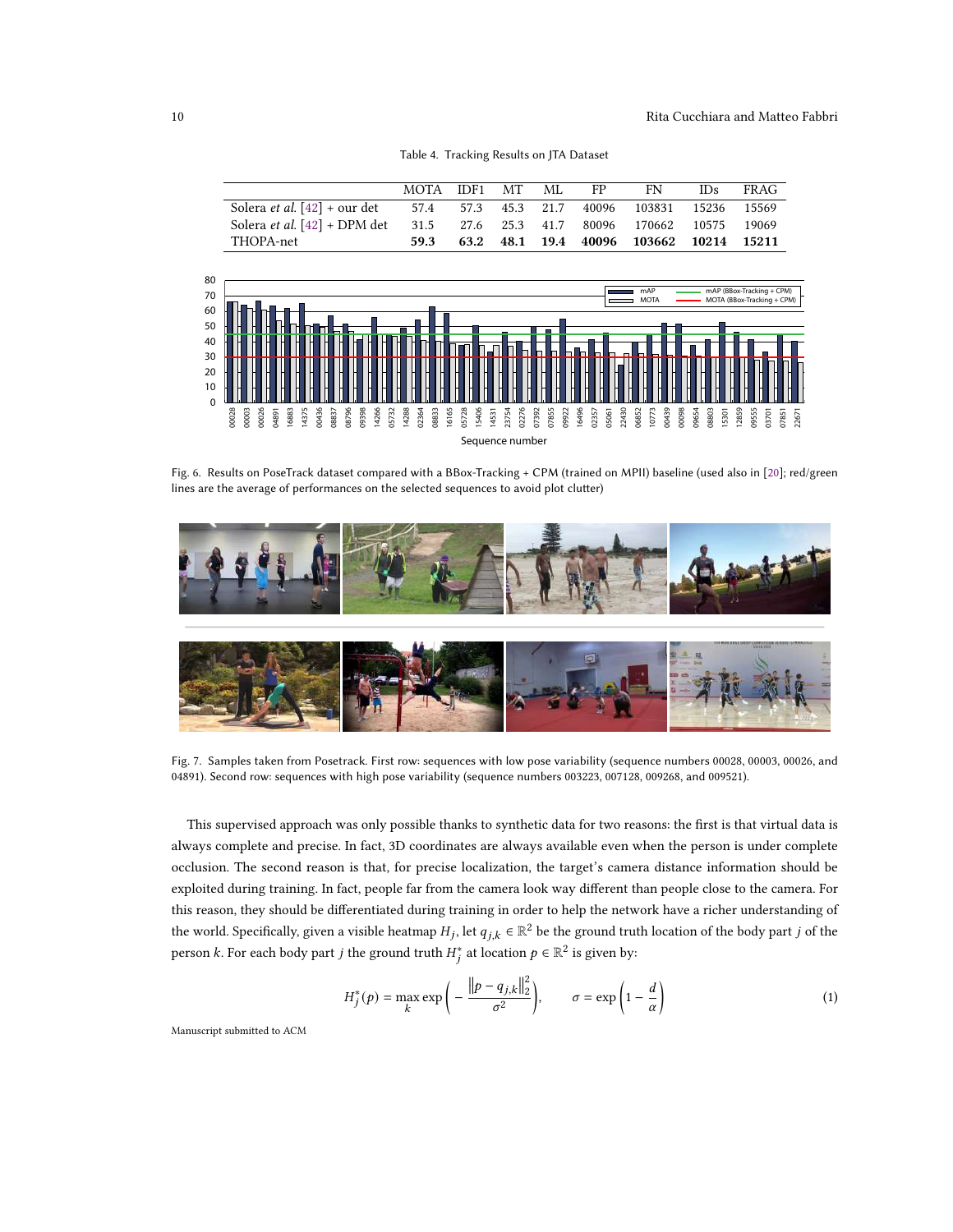<span id="page-10-0"></span>

|                                        | MOTA | IDF1 | MТ   | ML   | FP    | FN     | IDs  | <b>FRAG</b> |
|----------------------------------------|------|------|------|------|-------|--------|------|-------------|
| Yu <i>et al.</i> [51]                  | 66.1 | 65.1 | 34.0 | 20.8 | 5061  | 55914  | 805  | 3093        |
| Wojke <i>et al.</i> $\lceil 48 \rceil$ | 61.4 | 62.2 | 32.8 | 18.2 | 12852 | 56668  | 781  | 2008        |
| <b>THOPA-Net</b>                       | 56.0 | 29.2 | 25.2 | 27.9 | 9182  | 67059  | 4064 | 5557        |
| Sadeghian et al. [39]                  | 47.2 | 46.3 | 14.0 | 41.6 | 2681  | 92856  | 774  | 1675        |
| Chu <i>et al.</i> [7]                  | 46.0 | 50.0 | 14.6 | 43.6 | 6895  | 91117  | 473  | 1422        |
| Bae <i>et al.</i> $[4]$                | 43.9 | 45.1 | 10.7 | 44.4 | 6450  | 95175  | 676  | 1795        |
| Cavallaro <i>et al.</i> [40]           | 38.8 | 42.4 | 7.9  | 49.1 | 8114  | 102452 | 965  | 1657        |

Table 5. Results on MOT-16 benchmark ranked by MOTA score

where  $\sigma$  regulates the spread of the peak in function of the distance d of each joint from the camera.

Having precise joints positions, of both visible and occluded ones, is essential to disambiguate people in-crowd. In fact, in our work, we used the joint positions, the PAFs (Part Affinity Fields), and the TAFs (Temporal Affinity Fields) to assess the spatiotemporal coherency of each person with high accuracy and displaying superhuman capabilities.

Table [4](#page-9-0) reports results in terms of Clear MOT tracking metrics [\[29\]](#page-20-8) obtained on JTA. Results indicate that the network trained on the virtual world scores positively in terms of tracked entities but suffers from a high number of IDs and FRAGS. This behavior is motivated by the absence of a strong appearance model capable of re-associating the targets after long occlusions. Additionally, the motion model is purposely simple suggesting that a batch tracklet association procedure can lead to longer tracks and reduce switches and fragmentations.

The main limitation, as previously stated, is on the capability of the network trained solely on synthetic datasets to generalize in real scenes. We tested the network on different real contexts using the Posetrack dataset and we showed that domain adaptation is possible only if people posture and movement are consistent between the two domains. In figure [6](#page-9-1) MOTA and mAP per-sequence results of THOPA-net on PoseTrack are shown. The plot only shows the 40 sequences that obtained the best results.

Figure [7](#page-9-2) (first row) shows some samples taken from the top four scoring sequences. As can be seen, the postures of the subjects are similar to the ones provided by the training set of JTA, as people are walking or running. Figure [7](#page-9-2) (second row), on the other hand, shows some samples collected from the sequences where our method failed to properly predict human poses. In fact, the pose variability of those sequences does not align with the training set of JTA.

In general, results are satisfying even if the network is trained solely on CG data, suggesting it could be a viable solution for fostering research in the joint tracking field, especially for urban scenarios where real joint tracking datasets are missing.

Additionally, we fine-tuned THOPA-Net on MOT-16 training set, with the exception of the occlusion branch. Table [5](#page-10-0) reports the results of our fine-tuned network compared with state-of-the-art competitors. We include in the table only online trackers. Our method performs positively in terms of MOTA placing at the top positions, showing that fine-tuning on real data is still required to bridge the gap between synthetic and real domains.

#### 4 HUMAN APPEARANCE HALLUCINATION UNDER OCCLUSIONS

Supervised learning can be adopted for training a network to recognize occluded joints by predicting heatmaps where, for each pixel, a corresponding value indicates the probability that there is an occluded joint in that specific location.

A more complex task is to hallucinate the occluded parts of a body when not visible. This is a relatively simple cognitive exercise for humans that have been constantly trained to see people, their clothes, and their aspect throughout Manuscript submitted to ACM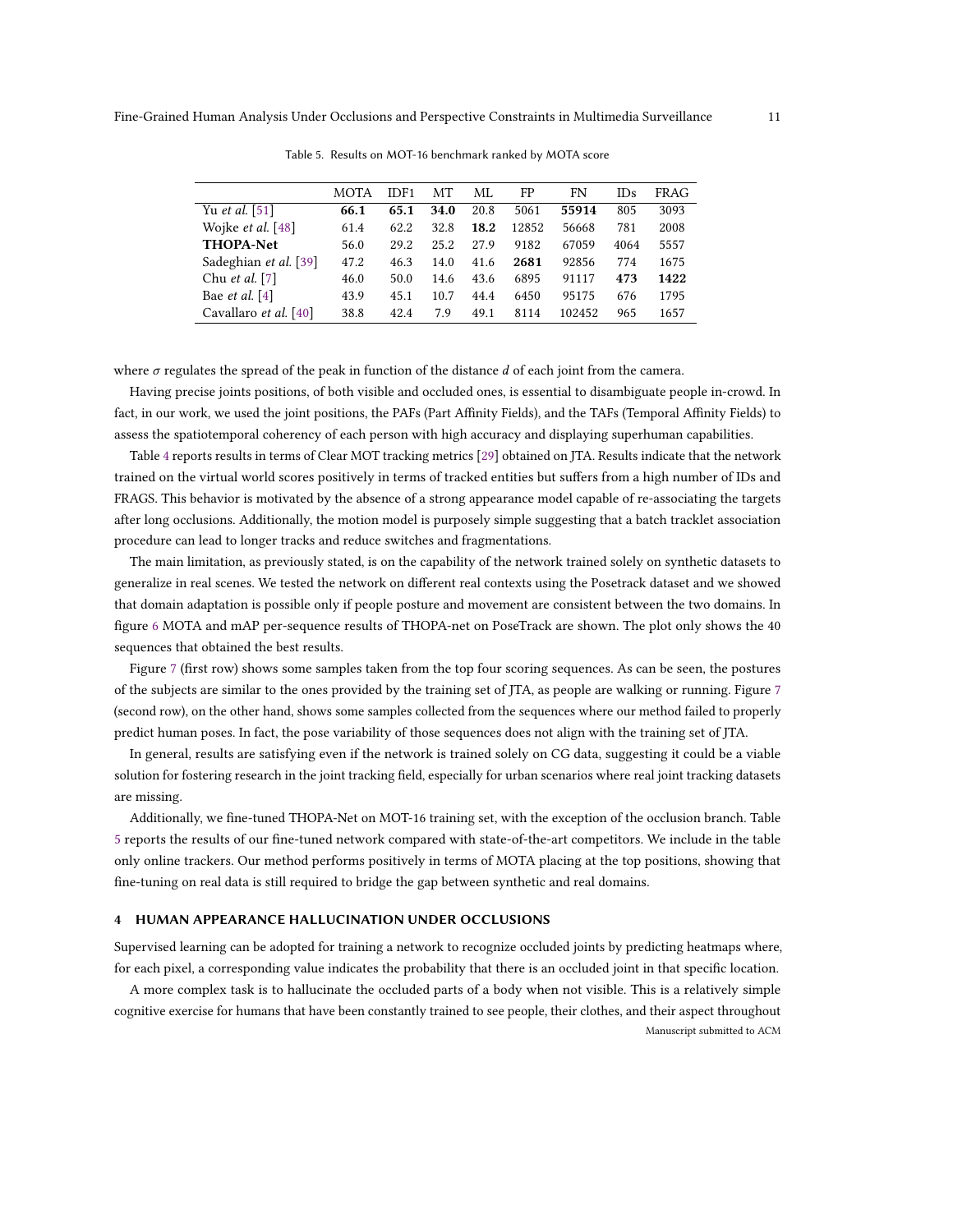<span id="page-11-0"></span>

Fig. 8. A schematic representation of the training procedure adopted in our work. The Generator takes the occluded image  $I_{occ}$  as input and the attributes of the person  $A_{qt}$  as a further conditioning element. To train the Generator, we fed the generated image to three different networks: ResNet-101, VGG-16, and the Discriminator in order to compute the relative losses. ResNet-101 is used to maximize high-level similarity. VGG-16 is used to encourage low-level similarity. The Discriminator, which gives the judgment between "real" and "fake" distributions, has to be fooled by the Generator in order to produce images belonging to the non-occluded domain of pedestrians.

their lives. Probably, if we ask a person to draw the missing part of a body shape we will achieve satisfactory results. But, at the same time, it is unfeasible to create a large and manually annotated training set containing couples of the same instance of occluded and visible people. To this aim, computer graphics come again to our aid with the AiC [\[17\]](#page-20-17) dataset.

In this context, semi-supervised methods like GANs (Generative Adversarial Nets) are particularly suitable. The basic idea is to train a conditioned-GAN to generate an image of a person that could be virtually acceptable, i.e., that could be precise enough to confuse a discriminator tasked to distinguish between fake and real images. This was a former approach followed in [\[14\]](#page-19-11) where we proposed a GAN to create a de-occluded version of a person.

In order to improve the results, we enriched the adversarial paradigm where a more complex Generative Adversarial Network has been conditioned on three objectives. Specifically, the reconstructed image is i) without occlusion ii) similar at pixel level to its completely visible version iii) capable to conserve similar visual attributes (e.g. male/female) of the original one. As depicted in Figure [8,](#page-11-0) the network is trained to optimize a Loss function which takes into account the three aforementioned objectives:

$$
\mathcal{L}_{total} = \underbrace{\mathcal{L}_{adv} + \lambda_1 \cdot \mathcal{L}_{vgg} + \lambda_2 \cdot \mathcal{L}_{atr}}_{\text{adver. loss}} \tag{2}
$$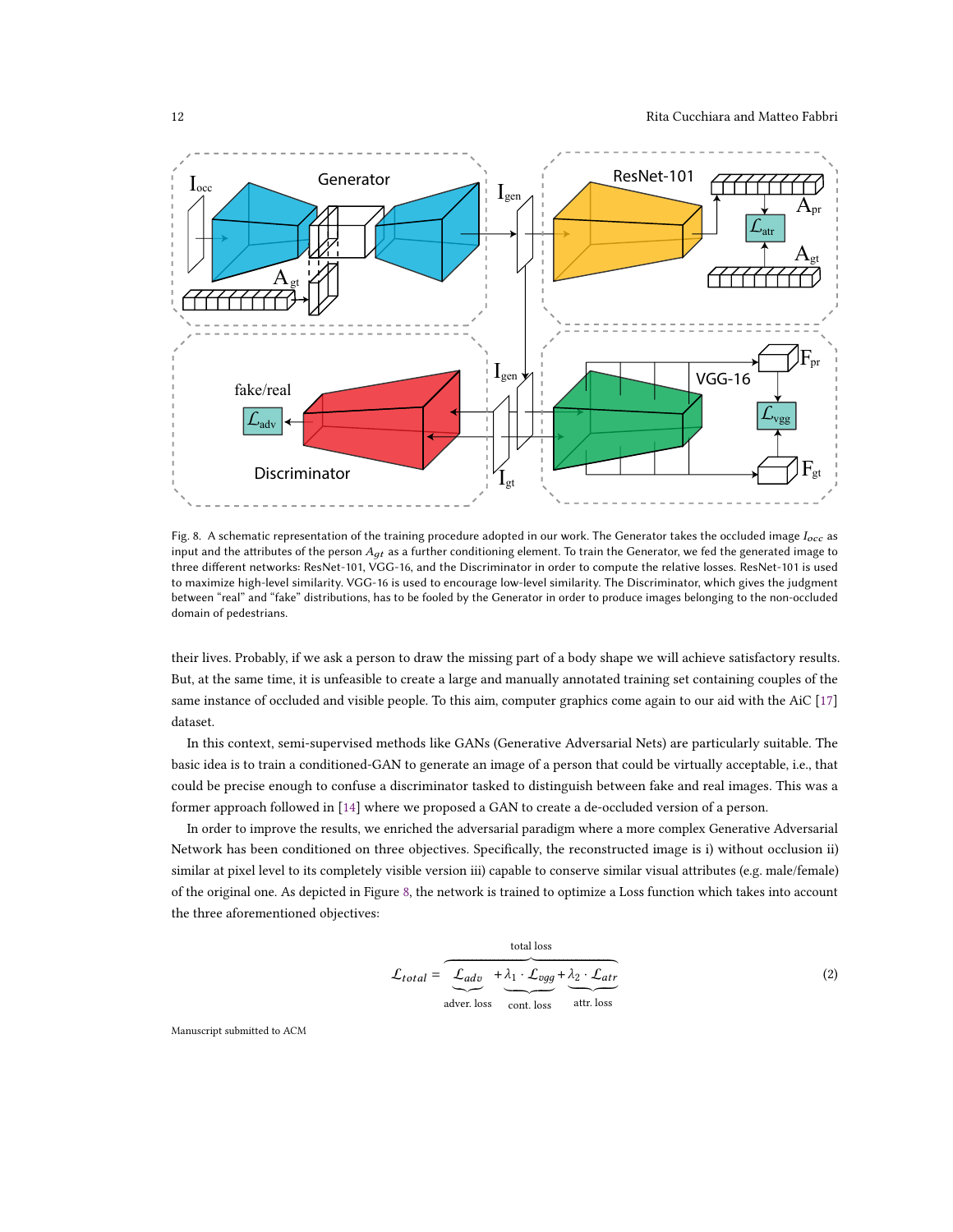<span id="page-12-0"></span>

| Method                             | mean Accuracy | Accuracy | Precision | Recall | F1    | <b>SSIM</b> | <b>PSNR</b> |
|------------------------------------|---------------|----------|-----------|--------|-------|-------------|-------------|
| <b>Baseline</b>                    | 70.74         | 56.55    | 70.61     | 71.78  | 71.19 | 0.7982      | 20.31       |
| VGG loss                           | 72.48         | 58.89    | 72.58     | 73.56  | 73.06 | 0.8293      | 20.88       |
| VGG and attr. loss                 | 72.18         | 59.59    | 73.51     | 73.72  | 73.62 | 0.8239      | 20.65       |
| VGG and attr. loss (+ input attr.) | 81.1          | 74.8     | 84.29     | 85.61  | 84.94 | 0.8274      | 20.7        |
| Occlusion                          | 65.74         | 51.06    | 68.72     | 64.36  | 66.47 | 0.7153      | 14.57       |
| GT data                            | 78.66         | 66.23    | 77.85     | 79.71  | 78.77 | ٠           | -           |

Table 6. Ablation study results on RAP dataset

Table 7. Ablation study results on AiC dataset

<span id="page-12-1"></span>

| Method                             | mean Accuracy | Accuracy | Precision | Recall | F1    | <b>SSIM</b>              | <b>PSNR</b> |
|------------------------------------|---------------|----------|-----------|--------|-------|--------------------------|-------------|
| <b>Baseline</b>                    | 72.72         | 45.48    | 48.23     | 80.87  | 60.42 | 0.6236                   | 20.49       |
| VGG loss                           | 78.12         | 53.11    | 55.52     | 85.65  | 67.37 | 0.7088                   | 21.5        |
| VGG and attr. loss                 | 78.37         | 53.3     | 55.73     | 85.46  | 67.46 | 0.7101                   | 21.81       |
| VGG and attr. loss (+ input attr.) | 90.86         | 72.15    | 74.0      | 95.1   | 83.23 | 0.6986                   | 21.47       |
| Occlusion                          | 72.24         | 45.77    | 48.78     | 79.03  | 60.32 | 0.6148                   | 18.38       |
| GT data                            | 91.89         | 74.87    | 76.80     | 95.43  | 85.11 | $\overline{\phantom{a}}$ |             |

Table 8. Comparison with the state-of-the-art method on RAP dataset

| Method               |       | mA Accuracy Precision Recall F1 |                                |  | SSIM                     | <b>PSNR</b> |
|----------------------|-------|---------------------------------|--------------------------------|--|--------------------------|-------------|
| Pix2Pix $[21]$ 69.49 |       | 52.05                           | 65.07 70.06 67.47 0.7348 17.91 |  |                          |             |
| RN[14]               | 65.92 | 51.44                           | 65.77                          |  | 67.94 66.84 0.6798       | 18.4        |
| <b>Ours</b>          | 72.18 | 59.59                           | 73.51                          |  | 73.72 73.62 0.8239       | 20.65       |
| Occlusion            | 65.74 | 51.06                           | 68.72                          |  | 64.36 66.47 0.7153 14.57 |             |

In order to generate people without occlusion, a classical adversarial loss is employed where a discriminator is tasked to distinguish between real and fake fully visible people. To generate images that have similar feature representations we adopted a perceptual loss [\[22\]](#page-20-23). Rather than encouraging the pixels of the output image to exactly match the pixels of the target image, we instead encourage them to have similar feature representations as computed by the VGG16 network. Finally, since our main purpose is not limited to naively restore the occluded parts of pedestrians, but also to maintain and highlight their attributes, we introduced an additional loss component. As for the perceptual loss, we used a classification network as loss function. In particular, we adapted ResNet-101, pre-trained on ImageNet, to the task of multi-attribute classification. Differently, from the VGG loss, we work on a higher level of abstraction, forcing the Generator network to produce images that exhibit characteristics coherent with the attributes of the person. This is another example of a superhuman capability that would never be possible without the help of a synthetic "superhuman" dataset.

Fig. [9](#page-13-0) shows some qualitative results. The baseline performs considerably worse than the other experiments, not being able to completely remove the occlusions on AiC. The synthetic dataset is, in fact, more challenging compared to our corrupted version of RAP. For the same reason, RAP results are overall more appealing than the ones obtained on AiC. Moreover, no substantial difference appears between the other setups, highlighting the fact that the VGG loss is the main component that guides the network to produce high-quality results.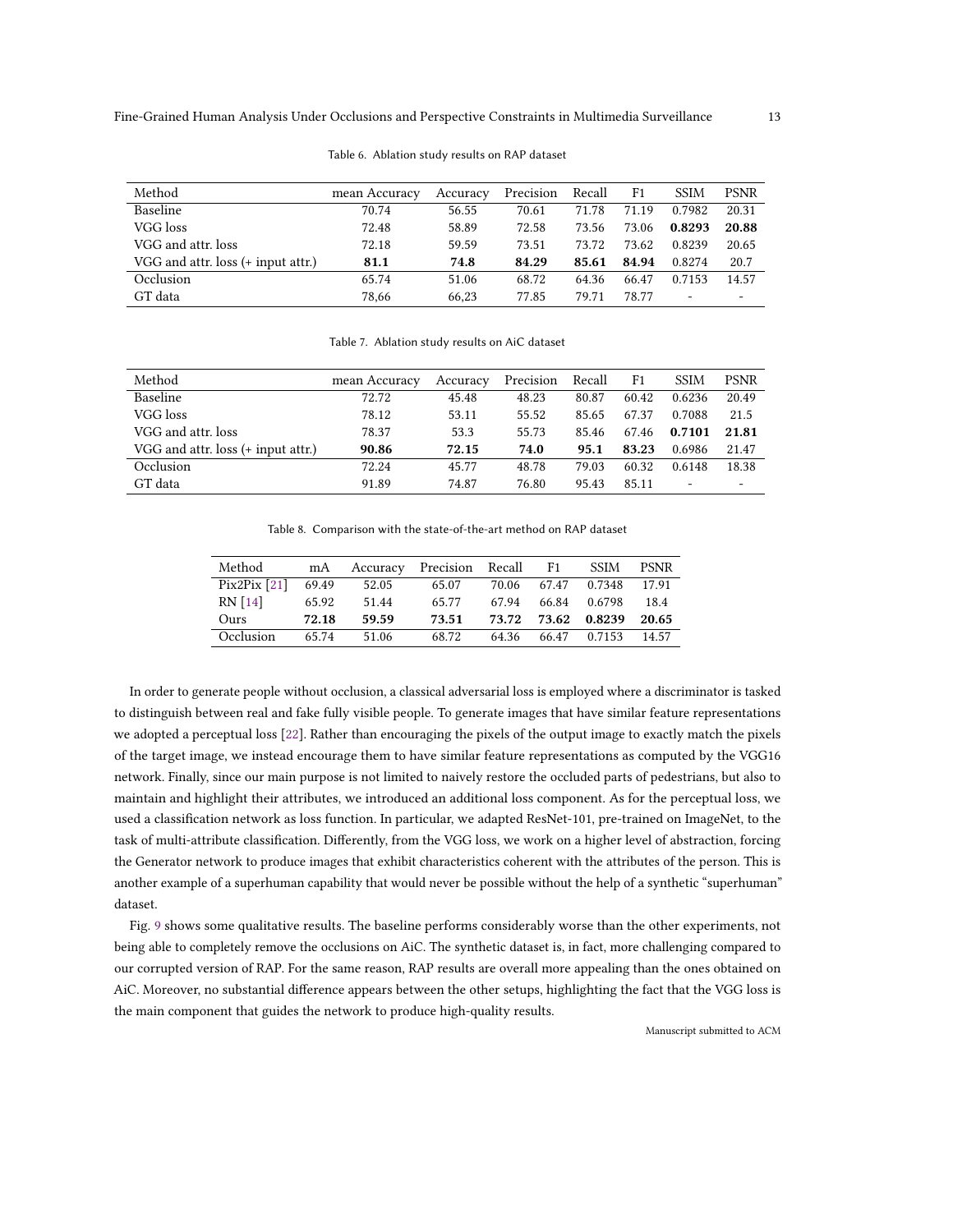<span id="page-13-0"></span>

Fig. 9. Qualitative results based on the ablation study on RAP dataset (leftmost) and AiC dataset (rightmost). GT columns indicate ground truth images while in the OCC columns are presented the input occluded images. Columns 3 and 9 indicate the outputs of our baseline. Columns 4 and 10 represents results of the VGG loss. On 5 and 11 we have results of experiments using all the 3 losses combined: adversarial loss, VGG loss, and attribute loss. Finally, columns 6 and 12 show results where attributes are injected as input to the network. The Figure is taken from "Can Adversarial Networks Hallucinate Occluded People With a Plausible Aspect?" [\[17\]](#page-20-17)

Table [6](#page-12-0) and Table [7](#page-12-1) present quantitative results for RAP and AiC respectively based on our ablation study. The tables also provide metrics referred to the occluded images before the restoration process. Despite being visually indistinguishable, the images obtained from the VGG loss and from our Entire configuration produce very different results in terms of attribute metrics. We can also observe that there is no substantial difference between the VGG loss and the VGG loss with Attributes loss. In fact, RAP shows a gap of one percentage point in almost all the classification metrics, while AiC shows very little differences, due to the more challenging nature of AiC.

Moreover, Table [6](#page-12-0) shows that the Entire setup reaches higher scores compared to the upper bound of the ground truth images. Also, Table [7](#page-12-1) shows performances that are close to the ground truth metrics when we input attribute information directly to the Generator. In fact, with attributes as input, the Generator network, by restoring the occluded images, is able to produce an output that has enhanced attribute characteristics (although this is not visible to the naked eye).

This is an example of what can be done with Generative Networks tasked to fill the gaps due to occlusions and by creating a fine-grained representation of the human shape. As the matter of fact, this approach could be improved by a deeper exploration of the best architectures to extract human information that is used to produce the supervised signal that guides the training procedure. However, in spite of the choice of the generative architecture (the U-net in our example) and the discriminative networks (VGG-16, ResNet-101, and a two-class CNN), the lesson learned is that the goal of a good design is to match the embedding capabilities with the specific task. The compressed neural representation of the body shape learned by the generative network is conditioned by an estimated knowledge, i.e., the attribute vector of the shape. Indeed, the reconstructive capability of the network can be compared with a human-like imagination, which is equally affected by biases.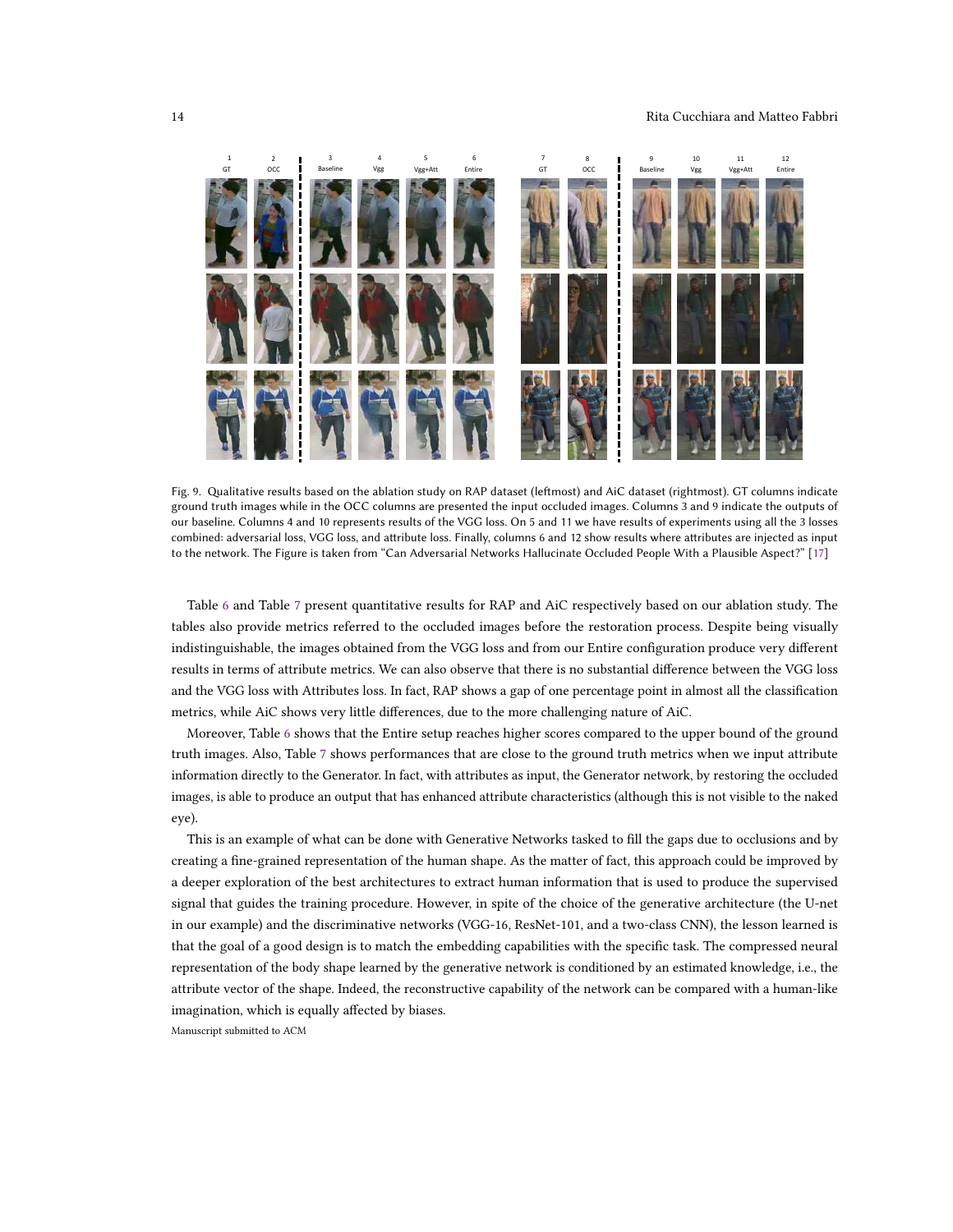|                                         | Haggl. |     | Mafia Ultim. | Pizza | Mean | F1    |
|-----------------------------------------|--------|-----|--------------|-------|------|-------|
| Rogez <i>et al.</i> $\left[31\right]$   | 218    | 187 | 194          | 221   | 203  |       |
| Zanfir et al. $[53]$                    | 140    | 166 | 151          | 156   | 153  |       |
| Zanfir <i>et al.</i> $\lceil 54 \rceil$ | 72     | 79  | 67           | 94    | 72   |       |
| LoCO                                    | 45     | 95  | 58           | 79    | 69   | 89.21 |
| GT                                      |        | 12  |              |       | 10   | 100   |

<span id="page-14-0"></span>Table 9. Comparison on the CMU Panoptic dataset. Results are shown in terms of MPJPE [mm] and F1 detection score. Last row: results with ground truth volumetric heatmaps

<span id="page-14-1"></span>Table 10. Comparison on the Human3.6m dataset in terms of average MPJPE [mm]. "(a)" indicates the addition of rigid alignment to the test protocol; N is the number of joints considered by the method. "TD" and "BU" indicates top-down and bottom-up methods respectively. Last row: results with ground truth volumetric heatmaps

|                  | Method             | N  | P1   | P1 (a) | P2   | P2(a) |
|------------------|--------------------|----|------|--------|------|-------|
| Ê                | Rogez et al. [36]  | 13 | 63.2 | 53.4   | 87.7 | 71.6  |
|                  | Debral et al. [10] | 16 |      |        |      | 65.2  |
|                  | Rogez et al. [38]  | 13 | 54.6 | 45.8   | 65.4 | 54.3  |
|                  | Moon et al. $[30]$ | 17 | 35.2 | 34.0   | 54.4 | 53.3  |
|                  | Mehta et al. [28]  | 17 |      |        | 80.5 |       |
| BU               | Mehta et al. [27]  | 17 |      |        | 69.9 |       |
|                  | LoCO               | 14 | 51.1 | 43.4   | 61.0 | 49.1  |
| GT Vol. Heatmaps |                    | 14 | 15.6 | 14.9   | 15.0 | 14.3  |

This network could be used as a support for Multimedia Surveillance, forensics, or security-related applications in order to give more information about the appearance of a person that has been acquired under severe occlusion. Finally, it is important to note that the reconstruction ability of the network is dependent on the fairness of the training dataset as biases on the dataset could distort the results considerably.

## 5 HUMAN 3D ASSESSMENT BY SUPERVISED POSE LEARNING

A third example of what can be generated artificially by a network is the 3D estimation of the spatial distribution of people in surveillance scenes. Humans are not able to accurately predict the distance of objects and persons by simply looking at them. In few meters, humans can estimate distances by relying on their stereo vision. Exceeded this distance, humans use learned perspective information to infer the 3D distances, in accordance with our long-lasting visual experience. Similarly, surveillance systems are able to do the same thanks to Machine Learning. The goal of estimating three-dimensional human positions and pose by solely relying on monocular images is a very new and challenging task in Computer Vision, that has been recently tackled in a top-down manner by firstly detecting the target people and then estimating the distance of the joints of a single person w.r.t. the camera location.

A more efficient approach exploits bottom-up supervised learning approaches trained on synthetic data which outputs a 3D pose estimation for every person in the image in a single forward pass, as proposed by the Learning on Compressed Output (LoCO) architecture [\[15\]](#page-20-1).

In LoCO we infer the localization of every person starting from an estimation of the 3D position of all the detected joints in an image. Thus, the basic idea is to predict the 3D positions of all heads, knees, feet, etc., and then to group them into a skeleton by relying on some (learned) physical constraints of the human body. For instance, we learn that Manuscript submitted to ACM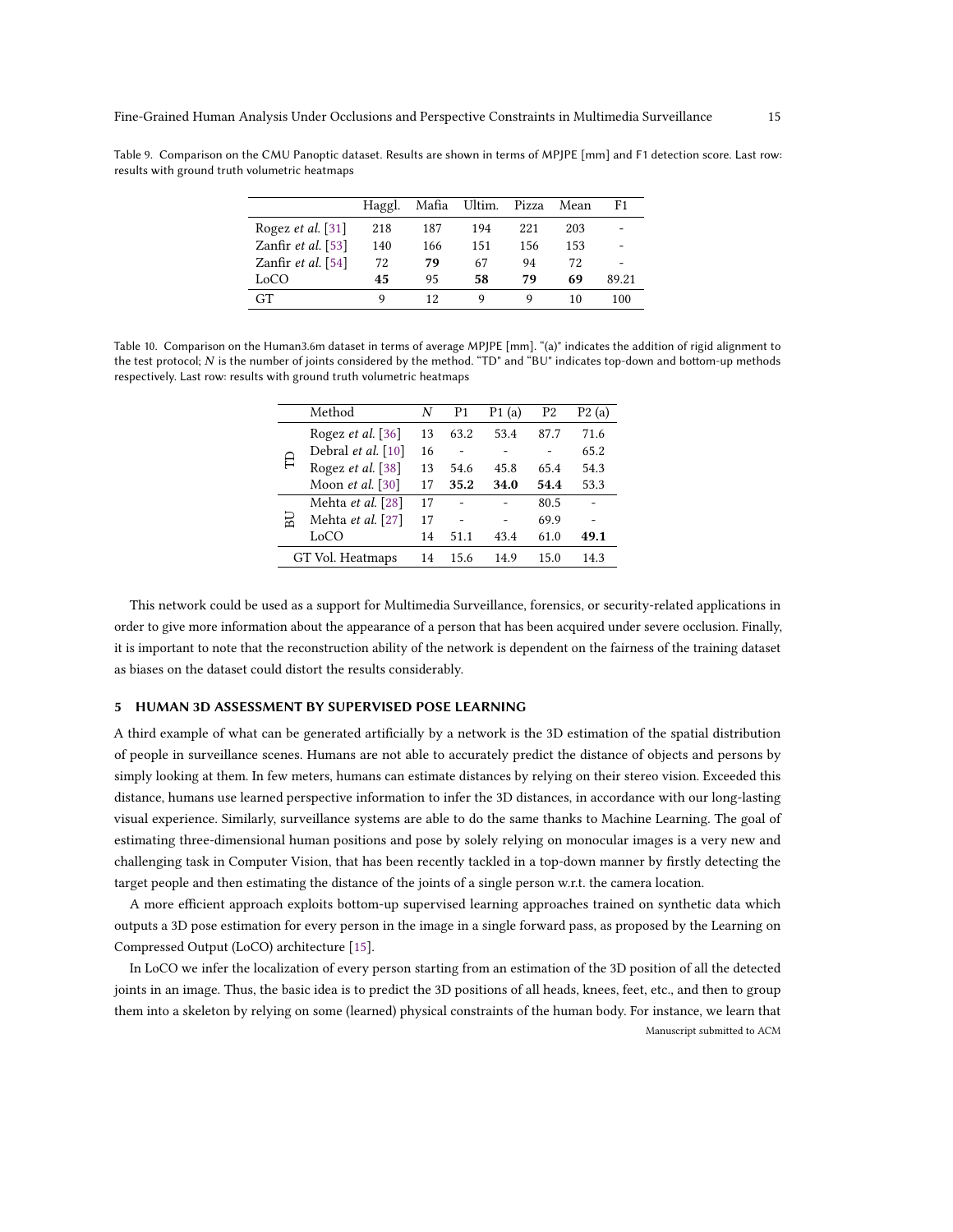<span id="page-15-0"></span>

Fig. 10. Schematization of the LoCO pipeline. At training time, the Encoder takes the Volumetric Heatmaps  $H^1,...,H^N$  and produces the compressed volumetric heatmaps  $C_{qt}$  which are used as ground truth from the Code Predictor. At test time, the intermediate representation computed by the Code Predictor is fed to the Decoder for the final output.

the distance between hands or between head and feet is limited and changes in accordance with the distance due to the perspective constraints.

Specifically, LoCO is an approach for bottom-up multi-person 3D human pose estimation from monocular RGB images which models joint location with high-resolution volumetric heatmaps, devising a simple and effective compression method to drastically reduce the size of this representation. At the core of the method lies the Volumetric Heatmap Autoencoder, a fully-convolutional network tasked with the compression of ground-truth heatmaps into a dense intermediate representation. Figure [10](#page-15-0) shows a schematization of the LoCO pipeline.

A second model, the Code Predictor, is then trained to predict these codes, which can be decompressed at test time to re-obtain the original representation. The experimental evaluation shows that this method performs favorably when compared to state of the art on both multi-person and single-person 3D human pose estimation datasets and, thanks to the novel compression strategy, can process full-HD images at the constant run-time of 8 fps regardless of the number of subjects in the scene.

The core of the proposal relies on the creation of an alternative ground-truth representation that preserves the most informative content of the original ground-truth but reduces its memory footprint. Indeed, this new compressed representation is used as the target ground-truth during our network training. By leveraging on the analogy between compression and dimensionality reduction on sparse signals [\[3,](#page-19-13) [41,](#page-20-28) [46\]](#page-21-11), we empirically follow the intuition that 3D body poses can be represented in an alternative space where data redundancy is exploited towards a compact representation. This is done by minimizing the loss of information while keeping the spatial nature of the representation, a task for which convolutional architectures are particularly suitable. Concurrently w.r.t. LoCO, compression-based approaches have been effectively used for both dataset distillation and input compression [\[44,](#page-21-12) [47\]](#page-21-13) but, to the best of our knowledge, this is the first time they are applied to ground truth remapping. For this purpose, deep self-supervised networks such as autoencoders represent a natural choice for searching, in a data-driven way, for an intermediate representation. Manuscript submitted to ACM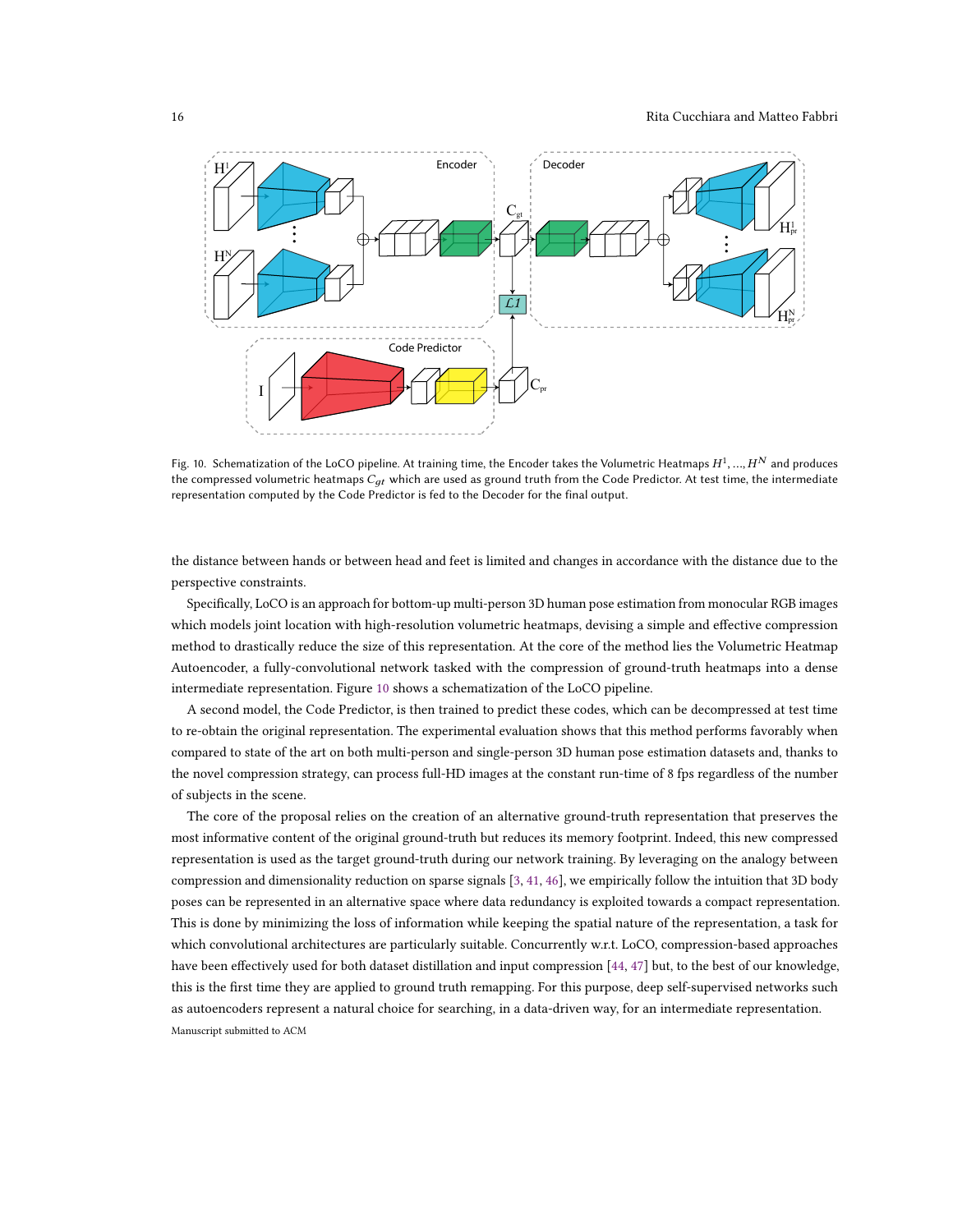<span id="page-16-0"></span>

Fig. 11. Qualitative results of our LoCO approach. 1<sup>st</sup> and 2<sup>nd</sup> rows: result of LoCO on the CMU Panoptic dataset; 3<sup>rd</sup> and 4<sup>th</sup> rows: result of LoCO on the Human3.6m dataset. The Figure is taken from "Compressed Volumetric Heatmaps for Multi-Person 3D Pose Estimation" [\[15\]](#page-20-1).

Our LoCO approach allows us to exploit Volumetric Heatmaps as a ground truth representation for the 3D pose estimation task. Instead, without compression, this would lead to a sparse and extremely high dimensional output space with consequences on both the network size and the stability of the training procedure. In comparison with top-down approaches, we removed the dependency on the people detector stage, hence gaining both in terms of robustness and assuring a constant processing time at the increasing of people in the scene. The experiments show state-of-the-art performance on all the considered datasets. Figure [11](#page-16-0) shows some qualitative results of the method.

Results obtained on the CMP Panoptic dataset are shown in Table [9,](#page-14-0) divided by action type and expressed in terms of Mean Per Joint Position Error (MPJPE). The obtained results show the advantages of using volumetric heatmaps for 3D Human Pose Estimation, as LoCO achieves the best result. Table [10](#page-14-1) further shows a comparison with state-of-the-art multi-person methods on the single person Human3.6M dataset, showing that LoCO is well suited even in the single person context, as it achieves state of the art results among bottom-up methods.

This can be considered a mixed approach taking the pros and cons of the two methods previously discussed. Assuming that 2D pose estimation has acceptable results and that extracting fine-grained information (i.e., the joints) without appearance information prevents having misleading information that is distorted by perspective, we use a network to Manuscript submitted to ACM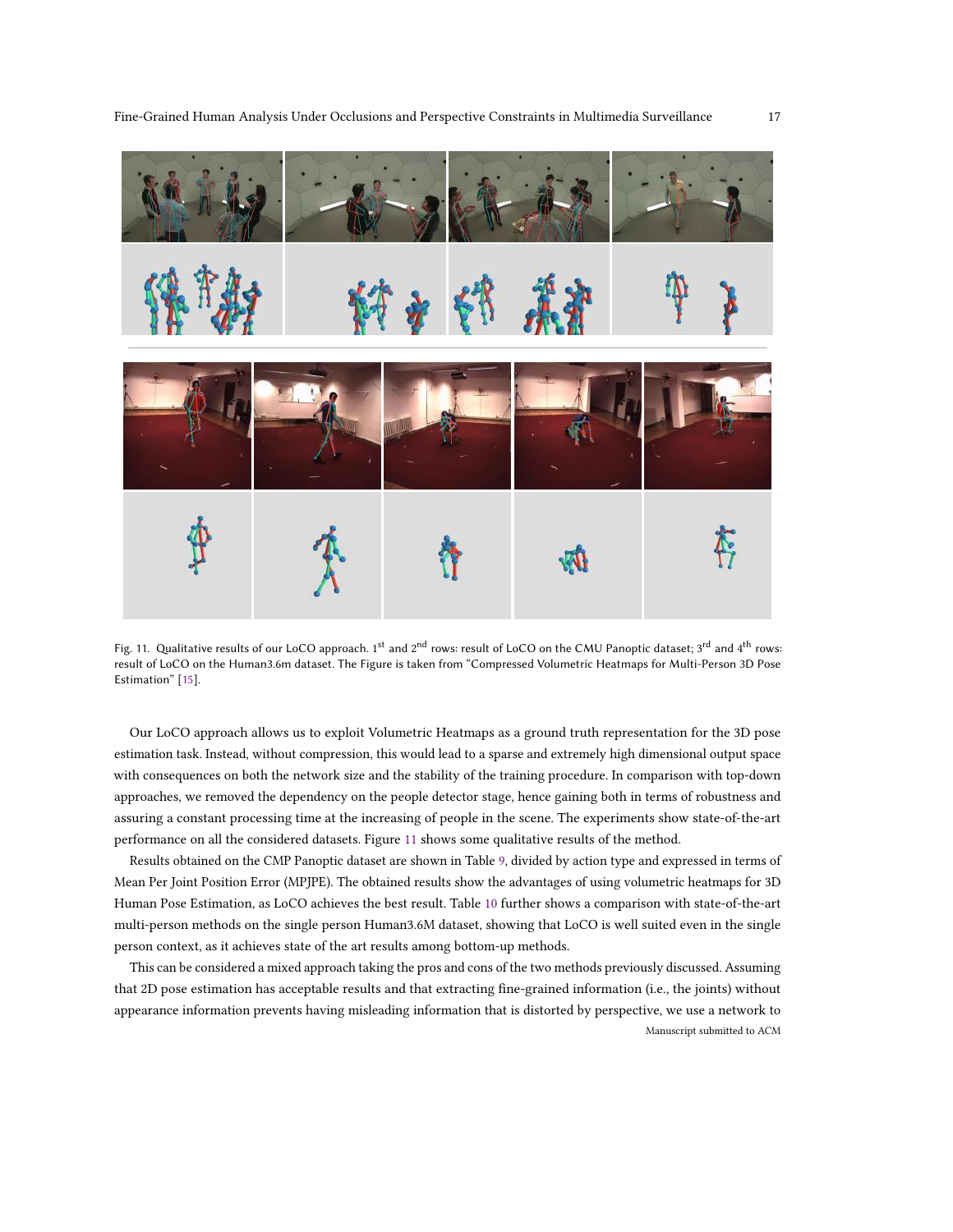<span id="page-17-0"></span>

Fig. 12. GUI of our system. In the main frame, anonymized bounding boxes are superimposed to the image. Colored links encodes people reciprocal distance. On the right, two maps shows the bird-eye view of the area. The estimated risk level of the scene resides at the bottom of the interface.

hallucinate not the pixel-level appearance but the skeleton. In this manner, every joint can be reconstructed at the same time in the 3D space, with very high confidence even when overlapped and occluded.

#### 6 AN EXAMPLE OF APPLICATION

The previously discussed datasets can be also exploited for real-world applications. In fact, we utilized our synthetic dataset to benchmark an in-edge AI system designed to monitor the acceptance of social distancing prevention measures during the COVID-19 pandemic. The proposed system can model the risk of possible contagious in a given area monitored by RGB cameras where people freely move and interact. The system, called Inter-Homines, evaluates in real-time the contagion risk by analyzing video streams: it is able to locate people in 3D space, calculate interpersonal distances and predict risk levels by building dynamic maps of the monitored area. The system has been tested on our synthetically generated datasets. Despite being synthetic, our data features highly challenging and complex situations, peculiar of surveillance scenarios, where people are often dominated by severe body part occlusions and truncation. For those reasons, we believe this data is the perfect choice to validate a system that targets global safety.

The system has a twofold goal. The first is to provide a reliable tool, in accordance with European privacy and usage guidelines of the AI, to calculate in real-time the actual compliance with the prevention measures for "people spacing", also interactively reporting any risky situations. In particular, the implemented system can generate real-time alarms when people form crowds. The second goal is to provide an innovative model for the dynamic calculation of the risk of the monitored site that can be used as a tool for prevention, control, monitoring, and planning, support to the population and workers in order to implement conscious attendance, linked to effective compliance with the measures in force. The aim of our Inter-Homines system is to detect people, compute their distance and provide a dynamic risk Manuscript submitted to ACM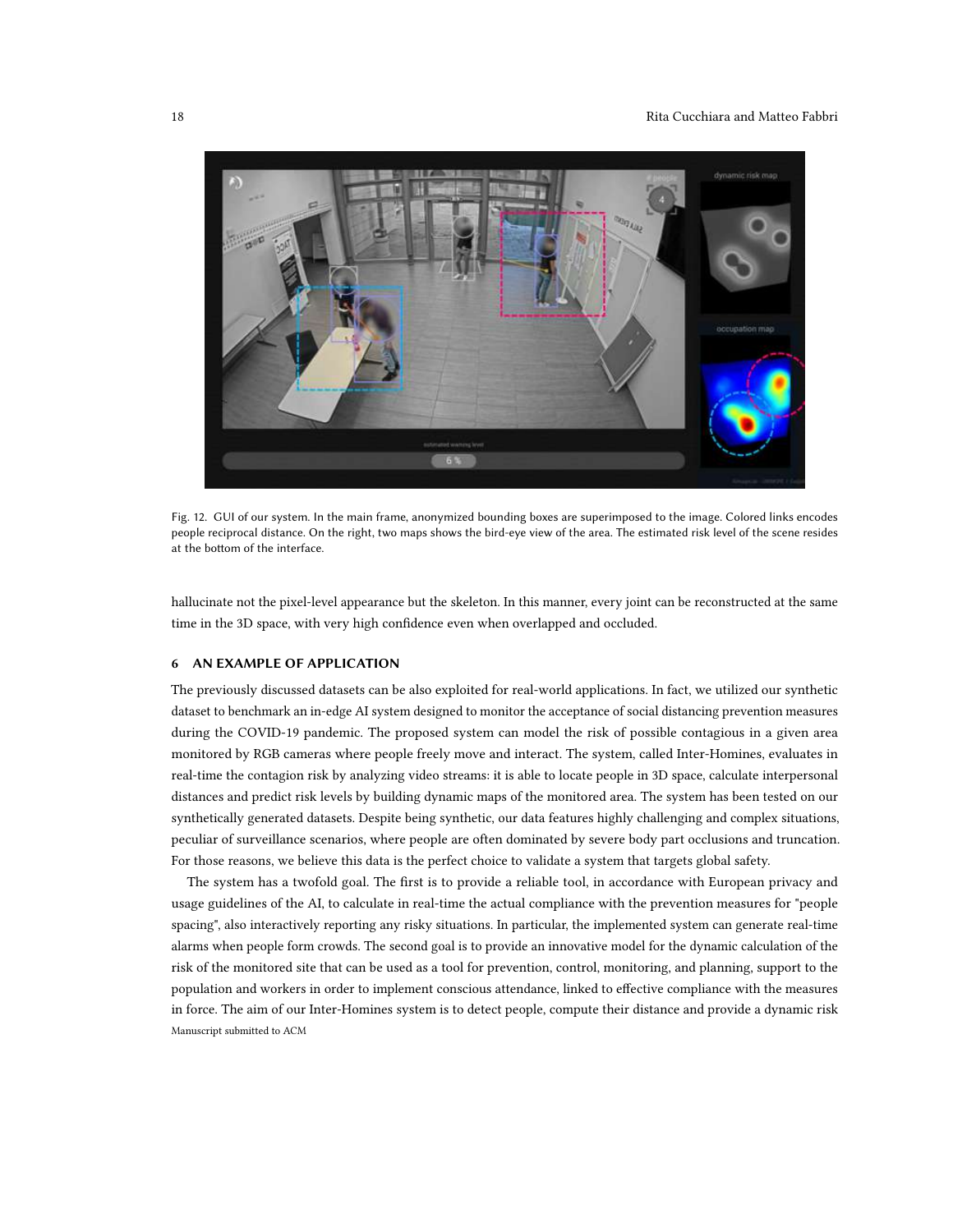<span id="page-18-0"></span>

Fig. 13. Examples of CenterNet bounding boxes (pink), refined bounding boxes and head localization (green).

level of the area, as well as producing a human-readable visualization with anonymized people. For GDPR constraints, no visual data is recorded but, instead, only people coordinates are extracted and stored. Data is acquired with a variable rate, up to one time per second for each camera. Figure [12](#page-17-0) shows the graphic user interface of the application.

In this project, we provide a novel detection pipeline running in real-time. It exploits standard fast camera calibrations, a people detector, and pose estimation methods. As we are interested in the best speed-accuracy trade-off, we choose CenterNet [\[56\]](#page-21-2) as a people detector which yields 51.3% AP for the people class on MS COCO, running at 52 FPS on a Titian XP. CenterNet is capable of producing a precise localization of every person in the image, however, it does not take into account occlusions that usually happen in real-world scenarios. If a person is occluded by an object or by other people, CenterNet predicts a tight bounding box that only contains the visible part of the person, ignoring his full shape. This usually happens with the bottom part of the body, as the camera is commonly placed several meters above the ground. Since we are ultimately interested in recovering the ground plane coordinate of each person through homography, we need to know the exact position (in the image plane) of the feet of each detected person. This task cannot be accomplished by solely relying on CenterNet.

To overcome the aforementioned limitations without introducing complexity to the overall system, we propose to utilize a small network to predict the feet position given a bounding box containing a person, even if the feet are not visible. To this aim we rely on a simple modification of THOPA-Net, given an image tightly containing a person, to regress to the midpoint of the segment having the two feet as endpoints. This ensures that we know the exact position in the image plane where every person touches the ground. Figure [13](#page-18-0) shows some examples of refined bounding boxes. Since we are also interested in anonymizing the face of each detected person, we further predict the location of the head, by the same network.

For this module, we used JTA as the training dataset since it is the only surveillance dataset available in the literature that provide pose estimation annotations with occlusion information. Thanks to this, we were able to simulate occlusion situations by simply picking, during training, the pedestrians with the bottom keypoints occluded, like ankles, knees, and hips. During training, we also randomly shortened some of the bounding boxes in order to simulate CenterNet behaviors. This step ensures a more precise localization of the feet while also coping with truncated bounding boxes. Our network can effectively obtain an accurate position of each head and it is used to extend the bounding box to its Manuscript submitted to ACM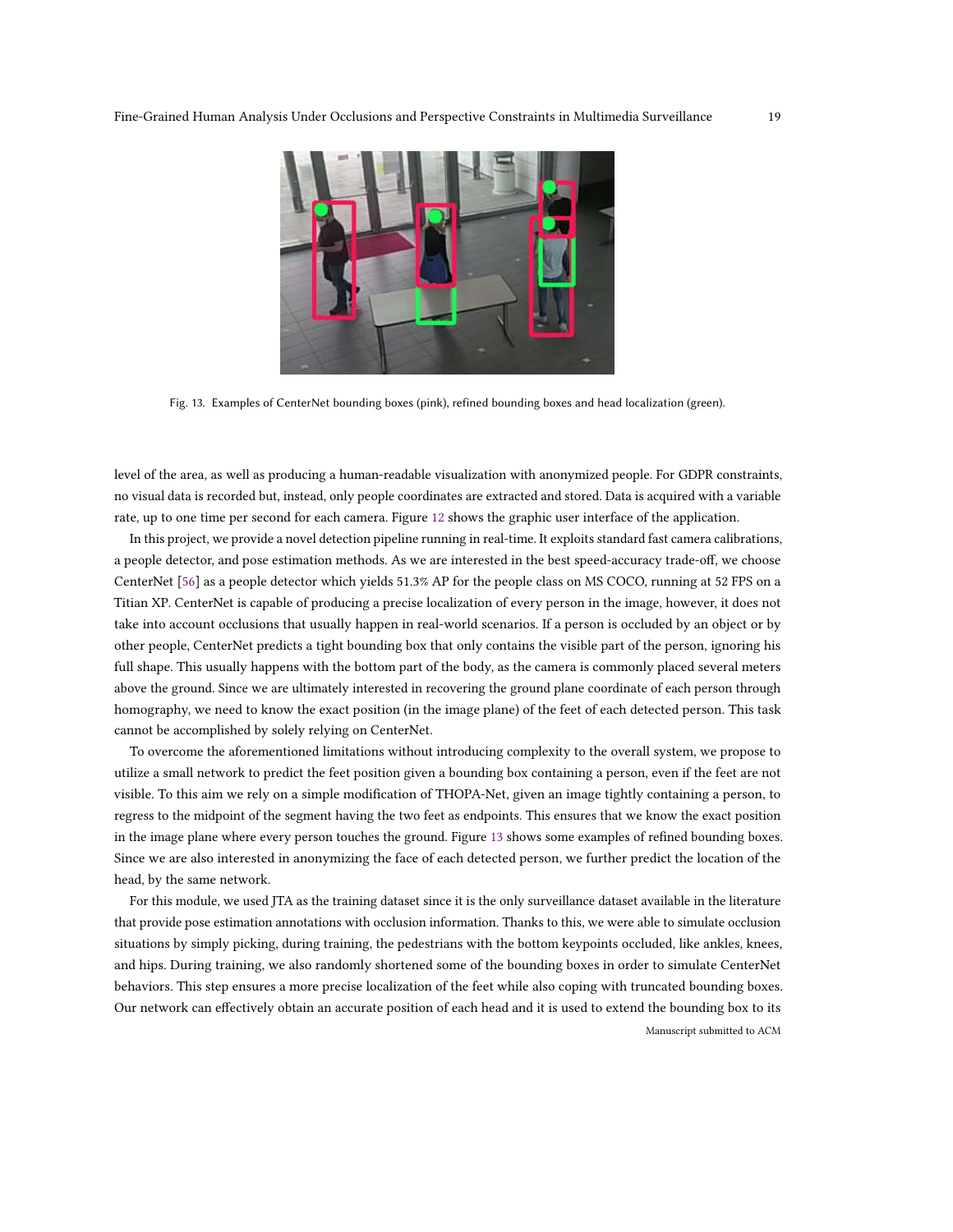regular shape. In this application, we do not exploited the LoCO estimation of 3D joints since we can rely on fully calibrated cameras to infer the distances between people.

## 7 CONCLUSIONS AND ACKNOWLEDGE

This paper discussed some ideas for 2D and 3D people detection for surveillance applications, with a specific focus on occlusion. Having Artificial Intelligence modules capable of estimating the human pose in the space also under severe occlusions and perspective size deformation allows surveillance systems to reach some superhuman vision capabilities, that can be exploited in multimedia interfaces to empower human capabilities in monitoring and control. This can be exploited both in real-time to assess dangerous situations or for forecasting and statistical evaluation of the context, as in the case of risk assessment for contagiousness in monitored areas. Nowadays, neural architectures are becoming effective in supervised and semi-supervised related tasks thanks to the availability of open-source datasets. These datasets should be rich, collected with fairness, and in accordance with the values of equity (e.g. gender equity) and explainable capabilities. For this reason, the use of simulated environments could be a good answer to such constraints. We would like to acknowledge the researchers at AimageLab who supported and co-authored some of the cited works. The projects discussed in this paper are supported by the Italian Ministry of University and Research under PRIN Project PREVUE (PRediction of Events in Urban Environments) and the European projects ARTEMIS Arrowhead Tools, as well as the NVIDIA AI Technology Center at UNIMORE.

## **REFERENCES**

- <span id="page-19-3"></span>[1] [n.d.]. White Paper on Artificial Intelligence: Public consultation towards a European approach for excellence and trust. [https://ec.europa.eu/digital](https://ec.europa.eu/digital-single-market/en/news/white-paper-artificial-intelligence-public-consultation-towards-european-approach-excellence)[single-market/en/news/white-paper-artificial-intelligence-public-consultation-towards-european-approach-excellence.](https://ec.europa.eu/digital-single-market/en/news/white-paper-artificial-intelligence-public-consultation-towards-european-approach-excellence) Accessed: 04-02-2021.
- <span id="page-19-5"></span>[2] Mykhaylo Andriluka, Umar Iqbal, Anton Milan, Eldar Insafutdinov, Leonid Pishchulin, Juergen Gall, and Bernt Schiele. 2018. Posetrack: A benchmark for human pose estimation and tracking. In Proceedings of the IEEE Conference on Computer Vision and Pattern Recognition. 5167–5176.
- <span id="page-19-13"></span>[3] H. Arai, Y. Chayama, H. Iyatomi, and K. Oishi. 2018. Significant Dimension Reduction of 3D Brain MRI using 3D Convolutional Autoencoders. In 2018 40th Annual International Conference of the IEEE Engineering in Medicine and Biology Society (EMBC). 5162–5165. [https://doi.org/10.1109/](https://doi.org/10.1109/EMBC.2018.8513469) [EMBC.2018.8513469](https://doi.org/10.1109/EMBC.2018.8513469)
- <span id="page-19-10"></span>[4] S. H. Bae and K. J. Yoon. 2018. Confidence-Based Data Association and Discriminative Deep Appearance Learning for Robust Online Multi-Object Tracking. IEEE Transactions on Pattern Analysis and Machine Intelligence 40, 3 (March 2018), 595–610. <https://doi.org/10.1109/TPAMI.2017.2691769>
- <span id="page-19-6"></span>[5] Holger Caesar, Varun Bankiti, Alex H Lang, Sourabh Vora, Venice Erin Liong, Qiang Xu, Anush Krishnan, Yu Pan, Giancarlo Baldan, and Oscar Beijbom. 2020. nuscenes: A multimodal dataset for autonomous driving. In CVPR.
- <span id="page-19-2"></span>[6] Zhe Cao, Tomas Simon, Shih-En Wei, and Yaser Sheikh. 2017. Realtime multi-person 2d pose estimation using part affinity fields. In Proceedings of the IEEE conference on computer vision and pattern recognition. 7291–7299.
- <span id="page-19-9"></span>[7] Q. Chu, W. Ouyang, H. Li, X. Wang, B. Liu, and N. Yu. 2017. Online Multi-object Tracking Using CNN-Based Single Object Tracker with Spatial-Temporal Attention Mechanism. In 2017 IEEE International Conference on Computer Vision (ICCV). 4846–4855. <https://doi.org/10.1109/ICCV.2017.518>
- <span id="page-19-0"></span>[8] Rita Cucchiara. 2005. Multimedia surveillance systems. In Proceedings of the third ACM international workshop on Video surveillance & sensor networks. 3–10.
- <span id="page-19-1"></span>[9] Rita Cucchiara, Costantino Grana, Massimo Piccardi, and Andrea Prati. 2003. Detecting moving objects, ghosts, and shadows in video streams. IEEE transactions on pattern analysis and machine intelligence 25, 10 (2003), 1337–1342.
- <span id="page-19-12"></span>[10] Rishabh Dabral, Anurag Mundhada, Uday Kusupati, Safeer Afaque, Abhishek Sharma, and Arjun Jain. 2018. Learning 3D Human Pose from Structure and Motion. In European Conference on Computer Vision (ECCV).
- <span id="page-19-4"></span>[11] Patrick Dendorfer, Hamid Rezatofighi, Anton Milan, Javen Shi, Daniel Cremers, Ian Reid, Stefan Roth, Konrad Schindler, and Laura Leal-Taixé. 2020. Mot20: A benchmark for multi object tracking in crowded scenes. *arXiv preprint arXiv:2003.09003* (2020).
- <span id="page-19-8"></span>[12] Yubin Deng, Ping Luo, Chen Change Loy, and Xiaoou Tang. 2014. Pedestrian Attribute Recognition At Far Distance. In Proceedings of the 22Nd ACM International Conference on Multimedia.
- <span id="page-19-7"></span>[13] Matteo Fabbri, Guillem Brasó, Gianluca Maugeri, Aljoša Ošep, Riccardo Gasparini, Orcun Cetintas, Simone Calderara, Laura Leal-Taixé, and Rita Cucchiara. 2021. MOTSynth: How Can Synthetic Data Help Pedestrian Detection and Tracking?. In International Conference on Computer Vision (ICCV).
- <span id="page-19-11"></span>[14] Matteo Fabbri, Simone Calderara, and Rita Cucchiara. 2017. Generative adversarial models for people attribute recognition in surveillance. In 2017 14th IEEE international conference on advanced video and signal based surveillance (AVSS). IEEE, 1–6.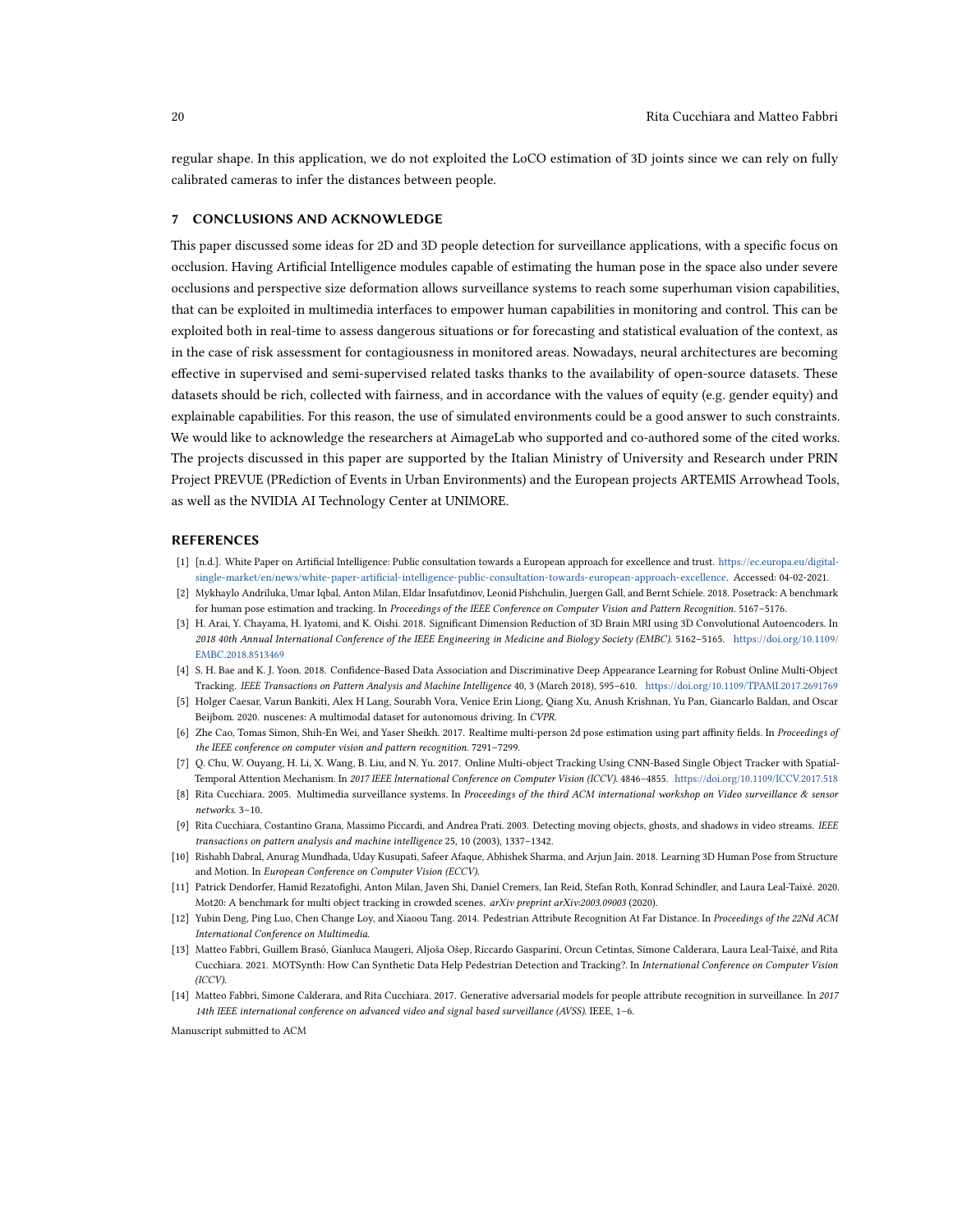- <span id="page-20-1"></span>[15] Matteo Fabbri, Fabio Lanzi, Simone Calderara, Stefano Alletto, and Rita Cucchiara. 2020. Compressed volumetric heatmaps for multi-person 3d pose estimation. In Proceedings of the IEEE/CVF Conference on Computer Vision and Pattern Recognition. 7204–7213.
- <span id="page-20-7"></span>[16] Matteo Fabbri, Fabio Lanzi, Simone Calderara, Andrea Palazzi, Roberto Vezzani, and Rita Cucchiara. 2018. Learning to detect and track visible and occluded body joints in a virtual world. In Proceedings of the European Conference on Computer Vision (ECCV). 430–446.
- <span id="page-20-17"></span>[17] Federico Fulgeri, Matteo Fabbri, Stefano Alletto, Simone Calderara, and Rita Cucchiara. 2019. Can adversarial networks hallucinate occluded people with a plausible aspect? Computer Vision and Image Understanding 182 (2019), 71–80.
- <span id="page-20-11"></span>[18] Andreas Geiger, Philip Lenz, and Raquel Urtasun. 2012. Are we ready for Autonomous Driving? The KITTI Vision Benchmark Suite. In CVPR.
- <span id="page-20-0"></span>[19] Ismail Haritaoglu, David Harwood, and Larry S. Davis. 2000. W/sup 4: real-time surveillance of people and their activities. IEEE Transactions on pattern analysis and machine intelligence 22, 8 (2000), 809–830.
- <span id="page-20-19"></span>[20] Umar Iqbal, Anton Milan, and Juergen Gall. 2017. Posetrack: Joint multi-person pose estimation and tracking. In Proceedings of the IEEE Conference on Computer Vision and Pattern Recognition, Vol. 1.
- <span id="page-20-22"></span>[21] Phillip Isola, Jun-Yan Zhu, Tinghui Zhou, and Alexei A. Efros. 2017. Image-to-Image Translation with Conditional Adversarial Networks. In 2017 IEEE Conference on Computer Vision and Pattern Recognition, CVPR 2017, Honolulu, HI, USA, July 21-26, 2017. 5967–5976. [https://doi.org/10.1109/](https://doi.org/10.1109/CVPR.2017.632) [CVPR.2017.632](https://doi.org/10.1109/CVPR.2017.632)
- <span id="page-20-23"></span>[22] Justin Johnson, Alexandre Alahi, and Li Fei-Fei. 2016. Perceptual Losses for Real-Time Style Transfer and Super-Resolution. In Computer Vision -ECCV 2016 - 14th European Conference, Amsterdam, The Netherlands, October 11-14, 2016, Proceedings, Part II. 694–711.
- <span id="page-20-13"></span>[23] Philipp Krähenbühl. 2018. Free supervision from video games. In CVPR.
- <span id="page-20-15"></span>[24] Dangwei Li, Zhang Zhang, Xiaotang Chen, Haibin Ling, and Kaiqi Huang. 2016. A richly annotated dataset for pedestrian attribute recognition. preprint arXiv:1603.07054 (2016).
- <span id="page-20-9"></span>[25] Tsung-Yi Lin, Michael Maire, Serge Belongie, James Hays, Pietro Perona, Deva Ramanan, Piotr Dollár, and C Lawrence Zitnick. 2014. Microsoft coco: Common objects in context. In European conference on computer vision. Springer, 740–755.
- <span id="page-20-16"></span>[26] Xihui Liu, Haiyu Zhao, Maoqing Tian, Lu Sheng, Jing Shao, Junjie Yan, and Xiaogang Wang. 2017. HydraPlus-Net: Attentive Deep Features for Pedestrian Analysis. In Proceedings of the IEEE international conference on computer vision. 1–9.
- <span id="page-20-27"></span>[27] Dushyant Mehta, Oleksandr Sotnychenko, Franziska Mueller, Weipeng Xu, Srinath Sridhar, Gerard Pons-Moll, and Christian Theobalt. 2018. Single-shot multi-person 3d pose estimation from monocular rgb. In International Conference on 3D Vision (3DV).
- <span id="page-20-2"></span>[28] Dushyant Mehta, Srinath Sridhar, Oleksandr Sotnychenko, Helge Rhodin, Mohammad Shafiei, Hans-Peter Seidel, Weipeng Xu, Dan Casas, and Christian Theobalt. 2017. Vnect: Real-time 3d human pose estimation with a single rgb camera. ACM Transactions on Graphics (TOG) (2017).
- <span id="page-20-8"></span>[29] Anton Milan, Laura Leal-Taixé, Ian Reid, Stefan Roth, and Konrad Schindler. 2016. MOT16: A benchmark for multi-object tracking. arXiv preprint arXiv:1603.00831 (2016).
- <span id="page-20-3"></span>[30] Gyeongsik Moon, Ju Yong Chang, and Kyoung Mu Lee. 2019. Camera distance-aware top-down approach for 3d multi-person pose estimation from a single rgb image. In Proceedings of the IEEE/CVF International Conference on Computer Vision. 10133–10142.
- <span id="page-20-24"></span>[31] Alin-Ionut Popa, Mihai Zanfir, and Cristian Sminchisescu. 2017. Deep multitask architecture for integrated 2d and 3d human sensing. In Proceedings of the IEEE Conference on Computer Vision and Pattern Recognition.
- <span id="page-20-4"></span>[32] Joseph Redmon and Ali Farhadi. 2018. Yolov3: An incremental improvement. arXiv preprint arXiv:1804.02767 (2018).
- <span id="page-20-5"></span>[33] Shaoqing Ren, Kaiming He, Ross Girshick, and Jian Sun. 2015. Faster r-cnn: Towards real-time object detection with region proposal networks. arXiv preprint arXiv:1506.01497 (2015).
- <span id="page-20-14"></span>[34] Shaoqing Ren, Kaiming He, Ross Girshick, and Jian Sun. 2015. Faster R-CNN: Towards Real-Time Object Detection with Region Proposal Networks. In NIPS.
- <span id="page-20-10"></span>[35] Stephan R Richter, Zeeshan Hayder, and Vladlen Koltun, 2017. Playing for benchmarks. In Proceedings of the IEEE International Conference on Computer Vision. 2213–2222.
- <span id="page-20-25"></span>[36] Gregory Rogez, Philippe Weinzaepfel, and Cordelia Schmid. 2017. Lcr-net: Localization-classification-regression for human pose. In The IEEE Conference on Computer Vision and Pattern Recognition (CVPR).
- <span id="page-20-6"></span>[37] Gregory Rogez, Philippe Weinzaepfel, and Cordelia Schmid. 2019. Lcr-net++: Multi-person 2d and 3d pose detection in natural images. IEEE transactions on pattern analysis and machine intelligence 42, 5 (2019), 1146–1161.
- <span id="page-20-26"></span>[38] Gregory Rogez, Philippe Weinzaepfel, and Cordelia Schmid. 2019. Lcr-net++: Multi-person 2d and 3d pose detection in natural images. IEEE Transactions on Pattern Analysis and Machine Intelligence (2019).
- <span id="page-20-20"></span>[39] A. Sadeghian, A. Alahi, and S. Savarese. 2017. Tracking the Untrackable: Learning to Track Multiple Cues with Long-Term Dependencies. In 2017 IEEE International Conference on Computer Vision (ICCV). 300–311. <https://doi.org/10.1109/ICCV.2017.41>
- <span id="page-20-21"></span>[40] Ricardo Sanchez-Matilla, Fabio Poiesi, and Andrea Cavallaro. 2016. Online Multi-target Tracking with Strong and Weak Detections. In Computer Vision – ECCV 2016 Workshops, Gang Hua and Hervé Jégou (Eds.). Springer International Publishing, Cham, 84–99.
- <span id="page-20-28"></span>[41] Matthias Scholz, Martin Fraunholz, and Joachim Selbig. 2008. Nonlinear principal component analysis: neural network models and applications. In Principal Manifolds for Data Visualization and Dimension Reduction.
- <span id="page-20-18"></span>[42] F. Solera, S. Calderara, and R. Cucchiara. 2015. Towards the evaluation of reproducible robustness in tracking-by-detection. In 2015 12th IEEE International Conference on Advanced Video and Signal Based Surveillance (AVSS). 1–6. <https://doi.org/10.1109/AVSS.2015.7301755>
- <span id="page-20-12"></span>[43] Pei Sun, Henrik Kretzschmar, Xerxes Dotiwalla, Aurelien Chouard, Vijaysai Patnaik, Paul Tsui, James Guo, Yin Zhou, Yuning Chai, Benjamin Caine, et al. 2020. Scalability in perception for autonomous driving: Waymo open dataset. In CVPR.